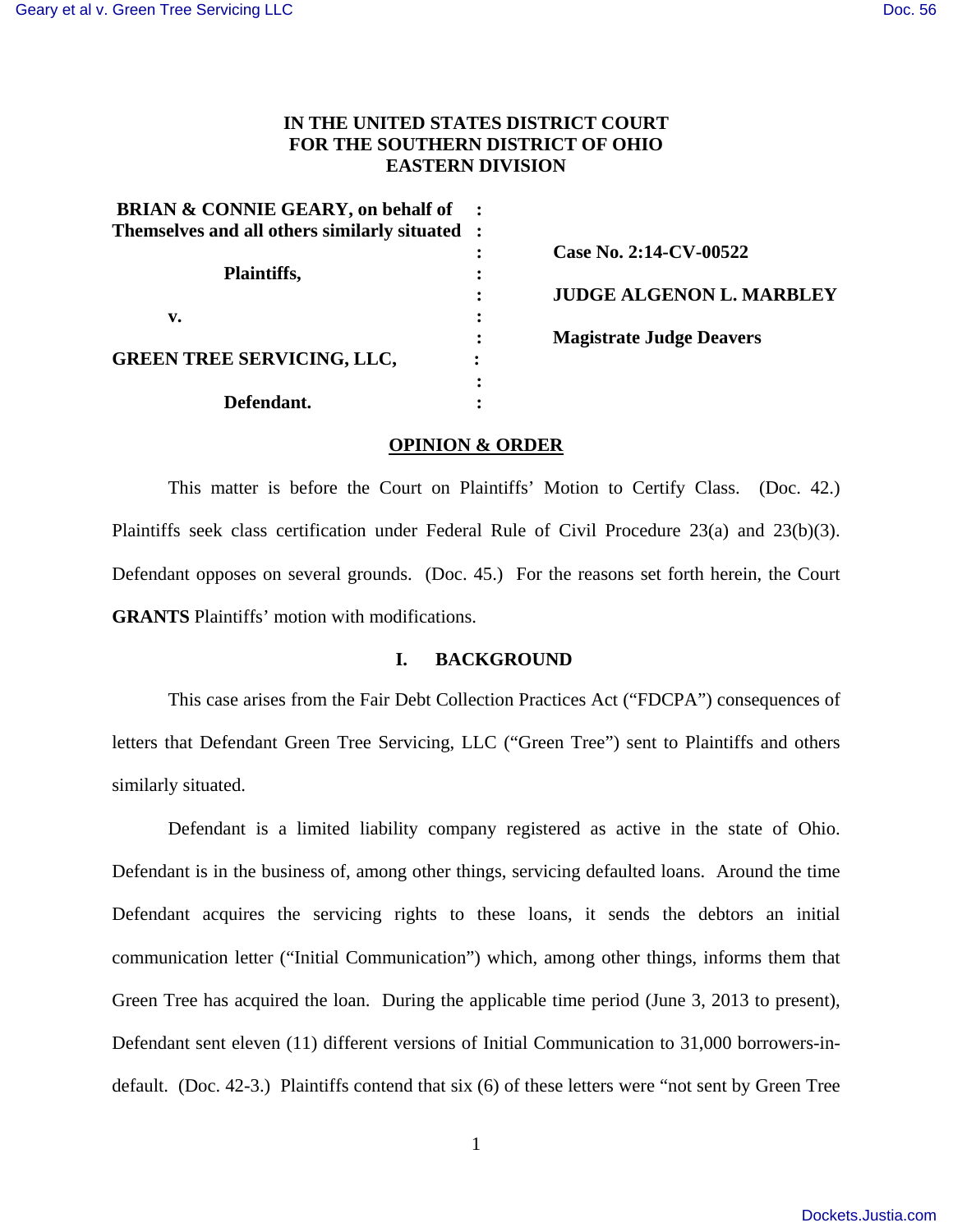strictly for informational purposes. Rather, they were aimed to make collection of the debts more likely to succeed." (Doc. 42 at 2.) Accordingly, Plaintiffs contend that within five days of these six letters, the FDCPA required Defendant to include a written notice containing the following:

(1) the amount of the debt;

 $\overline{a}$ 

(2) the name of the creditor to whom the debt is owed;

(3) a statement that unless the consumer, within thirty days after receipt of the notice, disputes the validity of the debt, or any portion thereof, the debt will be assumed to be valid by the debt collector;

(4) a statement that if the consumer notifies the debt collector in writing within the thirtyday period that the debt, or any portion thereof, is disputed, the debt collector will obtain verification of the debt or a copy of a judgment against the consumer and a copy of such verification or judgment will be mailed to the consumer by the debt collector; and

(5) a statement that, upon the consumer's written request within the thirty-day period, the debt collector will provide the consumer with the name and address of the original creditor, if different from the current creditor.

15 U.S.C. § 1692g(a). None of Defendant's eleven Initial Communications contained the 30-day debt validation notice ("Validation Notice") required by subsections (3) through (5), nor did Defendant provide the Validation Notice within five days of the Initial Communications. (Doc. 42-2.) For these provisions to apply to each letter, however, Defendant must be a "debt collector" as defined by the  $FDCPA$ ,<sup>1</sup> and the Initial Communication must be "in connection with the collection of any debt." *Id.* A "debt" is defined by the FDCPA to include only those obligations owed "primarily for personal, family, or household purposes[.]" 15 U.S.C.

 $1$  The FDCPA defines a "debt collector," with exceptions not applicable here, to mean "any person who uses any instrumentality of interstate commerce or the mails in any business the principal purpose of which is the collection of any debts, or who regularly collects or attempts to collect, directly or indirectly, debts owed or due or asserted to be owed or due another. Notwithstanding the exclusion provided by clause (F) of the last sentence of this paragraph, the term includes any creditor who, in the process of collecting his own debts, uses any name other than his own which would indicate that a third person is collecting or attempting to collect such debts. For the purpose of section 1692f(6) of this title, such term also includes any person who uses any instrumentality of interstate commerce or the mails in any business the principal purpose of which is the enforcement of security interests." 15 U.S.C. § 1692a(6).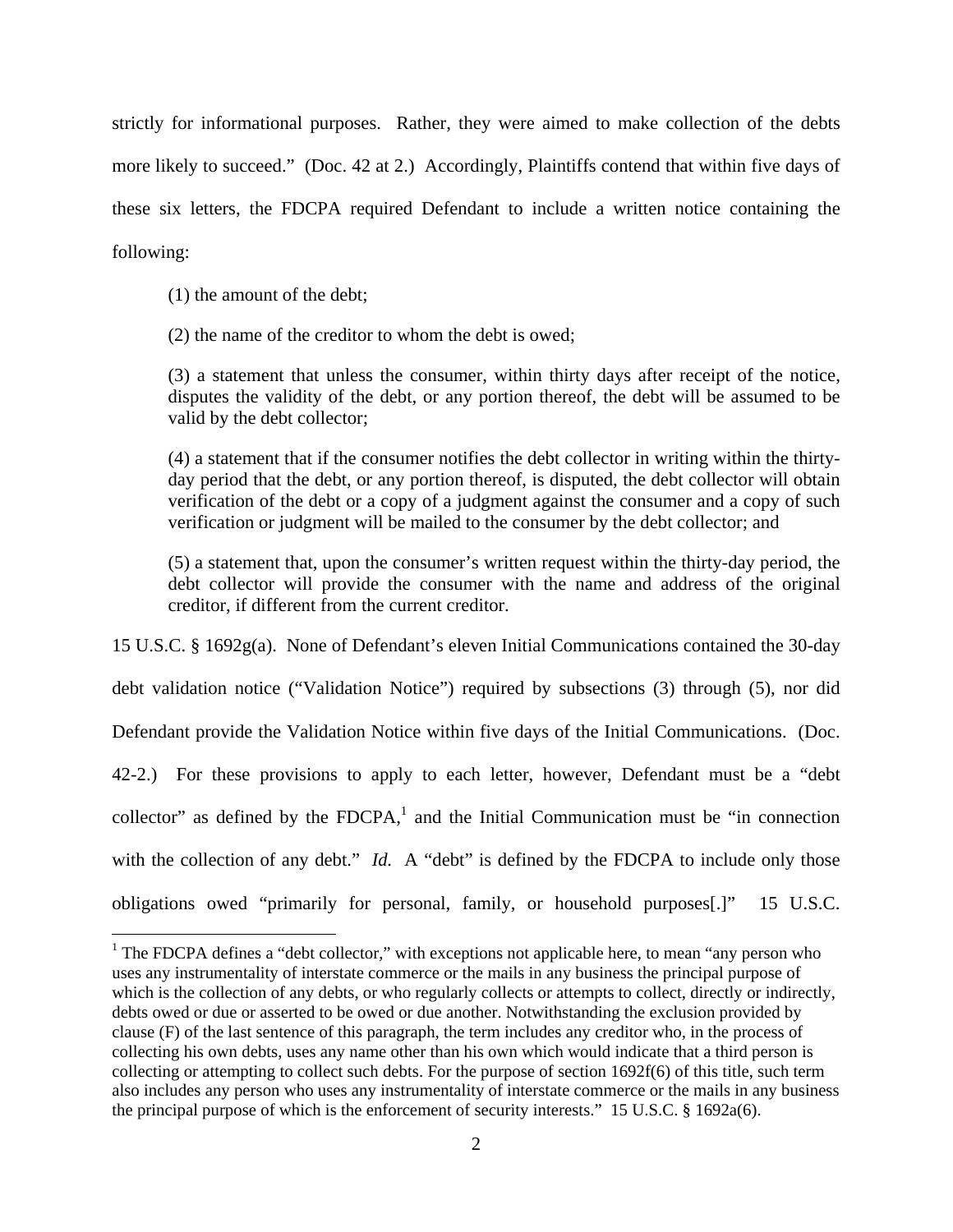§ 1692a(5). In other words, the FDCPA applies only to what are colloquially known as consumer debts.

Plaintiffs are Ohio residents who took out a loan from CitiFinancial, Inc. to finance the purchase of an automobile. Following a bankruptcy and a reaffirmation agreement, Plaintiffs paid off the loan with CitiFinancial. Then, Green Tree acquired the loan from CitiFinancial, and sent Plaintiffs an Initial Communication on October 16, 2013 that did not include the Validation Notice.<sup>2</sup> Plaintiffs extrapolate from their experience, Defendant's admissions that the eleven Initial Communications did not contain the Validation Notice, Plaintiffs' contention that six of the eleven letters required the Validation Notice, and the 31,000 debtors-in-default to whom Defendant sent the eleven initial communications, that Defendant violated the FDCPA by sending these letters to several thousand borrowers-in-default without the Validation Notice. Plaintiffs filed their complaint on June 3, 2014, alleging four individual counts and four class counts of FDCPA violations. (Doc. 1.)

Defendant filed a motion to dismiss individual Counts II, III, and IV of Plaintiffs' complaint for failure to state a claim under Federal Rule of Civil Procedure 12(b)(6). (Doc. 3.) In the alternative, Defendant asked the Court to strike Plaintiffs' class allegations in Class Counts I and II under Federal Rule of Civil Procedure  $23(c)(1)(A)$ . The Court granted Defendant's motion to dismiss Count IV and Class Count II and denied Defendant's motion to dismiss individual Counts II and III, and Class Count I. (Doc. 14 at 14, 21, 29.) In denying the motion to dismiss, the Court found that Plaintiffs alleged sufficient facts that Defendant was a "debt collector" in connection with Plaintiffs' loan and Defendant's Initial Communication to Plaintiffs was a "communication in connection with the collection of a debt under the FDCPA."

<u>.</u>

 $2^{2}$  Green Tree sent Plaintiffs the Validation Notice on November 14, 2013, more than five days after October 16. (Doc. 45-1 at 8.)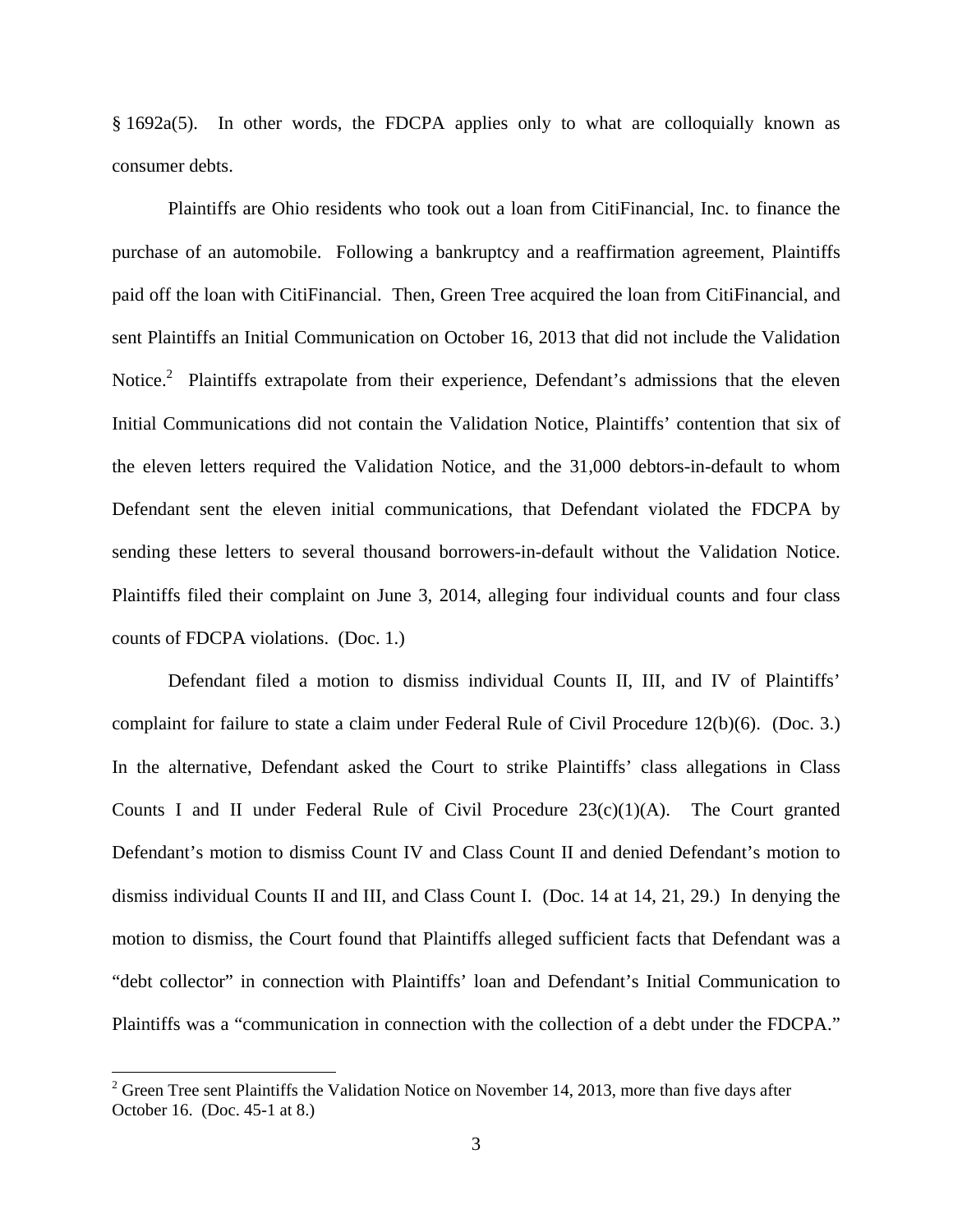(*Id.* at 14, 21.) The Court declined, without the benefit of a fully briefed motion for class certification, to strike the class allegations associated with Class Count I. (*Id.* at 29.) Therefore, individual Counts I, II, and III, and Class Counts I and III remain to be adjudicated. (*See id.*)

Individual Count I asserts a violation of 15 U.S.C. § 1692e(2)(A) for the use of false, deceptive, or misleading representations in connection with the collection of a debt and for falsely representing the character, amount, or legal status of the Plaintiffs' loan debt, in billing statements, collection calls, and/or other correspondence. (Doc. 1 at ¶¶ 60-73.) Individual Count II alleges a violation of 15 U.S.C. § 1692g(a) for failing to send a Validation Notice within five days of sending the Initial Communication. (*Id.* ¶¶ 74-80.) Individual Count III asserts a violation of 15 U.S.C. § 1692g(b) for Defendant's failure to send written documentation providing verification of the debt it sought to collect. (*Id.* ¶¶ 81-90.) Class Count I alleges systemic violations of 15 U.S.C. § 1692g(a) for Defendant's failure to send borrowers a Validation Notice within five days of sending the Initial Communication. (*Id.* ¶¶ 102-32.) Class Count III requests declaratory relief for the alleged violation described in Class Count I. (*Id.* at  $\P\P$  164-65.)

After the parties engaged in class discovery, Plaintiffs brought the instant Motion to Certify Class under Federal Rule of Civil Procedure 23(a) and (b)(3). (Doc. 42.) Plaintiffs seek to certify the following class:

All persons who were sent by Defendant Green Tree Servicing, LLC, from June 3, 2014 to present, one or more letters in the form of the exemplars attached hereto as Exhibits 4 through 9.

(Doc. 42 at 6.) Defendant opposes Plaintiffs' motion to certify class and requested oral argument. (Doc. 45.) The motion is fully briefed and is ripe for review, and the Court held oral argument on June 12, 2017.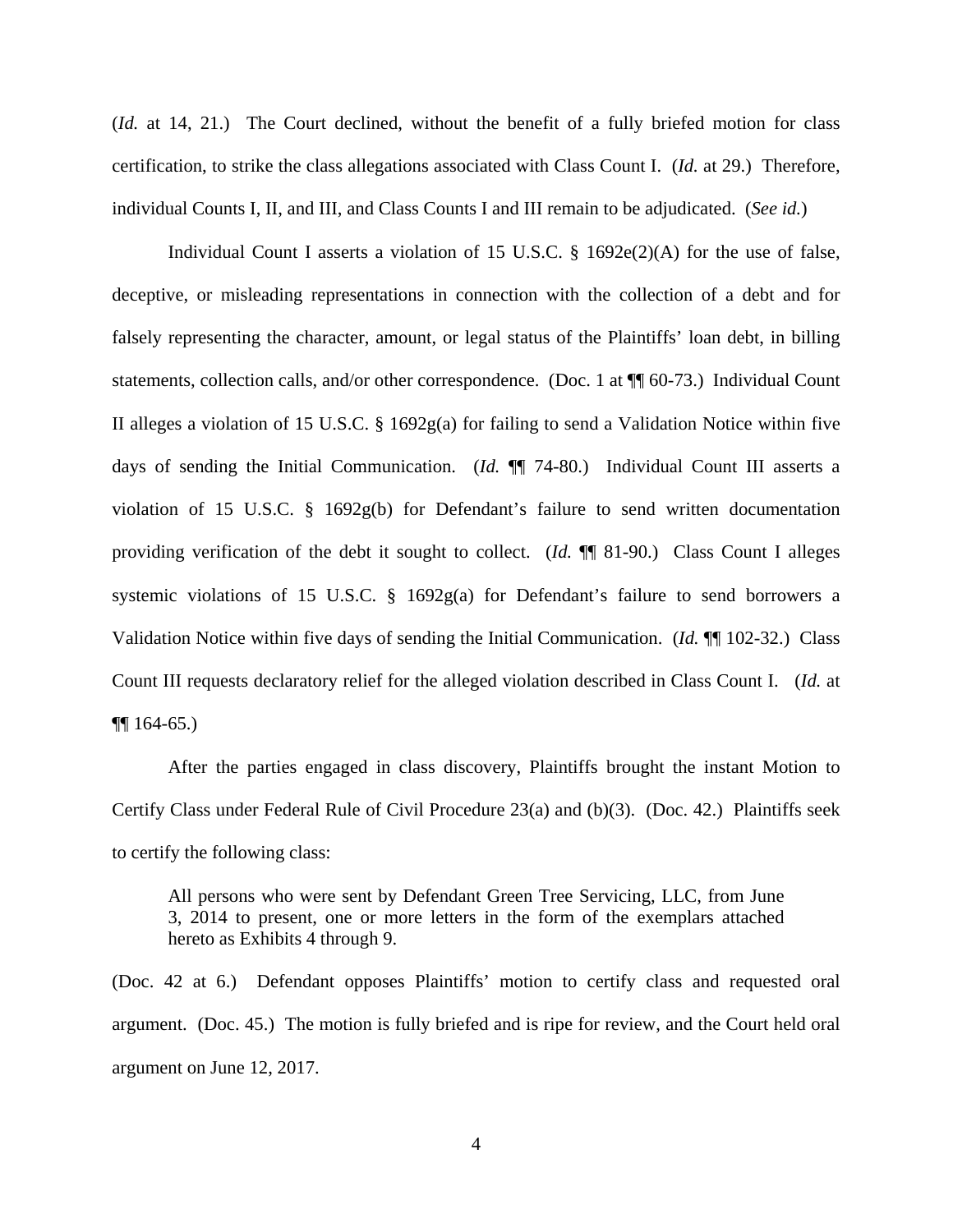#### **II. STANDING**

A prerequisite to Plaintiffs' lawsuit is establishing standing under Article III of the United States Constitution. To establish constitutional standing, Plaintiffs must show that they suffered: " $(1)$  [] an injury in fact that is (a) concrete and particularized and (b) actual or imminent, not conjectural or hypothetical; (2) the injury is fairly traceable to the challenged action of the defendant; and (3) it is likely, as opposed to merely speculative, that the injury will be redressed by a favorable decision." *McGlone v. Bell*, 681 F.3d 718, 729 (6th Cir. 2012) (internal quotation omitted).

Defendant argues that Plaintiffs have failed to establish a "concrete" injury in fact because Count II alleges a "bare procedural violation." (Doc. 45 at 15.) In *Spokeo, Inc. v. Robins*, the Supreme Court discussed the concreteness requirement of injury in fact in the context of statutory violations. 136 S. Ct. 1540, 1549-50 (2016). In particular, the Supreme Court held that a Plaintiff generally does not meet this requirement "whenever a statute grants a person a statutory right and purports to authorize that person to sue to vindicate that right." *Id.* at 1549. There are some circumstances, however, in which "the violation of a procedural right granted by statute can be sufficient . . . to constitute injury in fact. In other words, a plaintiff in such a case need not allege any *additional* harm beyond the one Congress identified." *Id.* (emphasis in original). The Court cites two examples of such cases. In each, the injury resided in plaintiffs' inability to obtain information that Congress had decided to make available to the public. *Id.* In circumstances such as these, the Supreme Court held that the "risk of real harm" may "satisfy the requirement of concreteness." *Id.*

Like the examples cited by *Spokeo* of statutory violations that established the concreteness prong of injury in fact, Plaintiffs' injuries in Count II are also sufficiently concrete. Plaintiffs' injuries, too, involve the failure to disclose required information, the disclosure of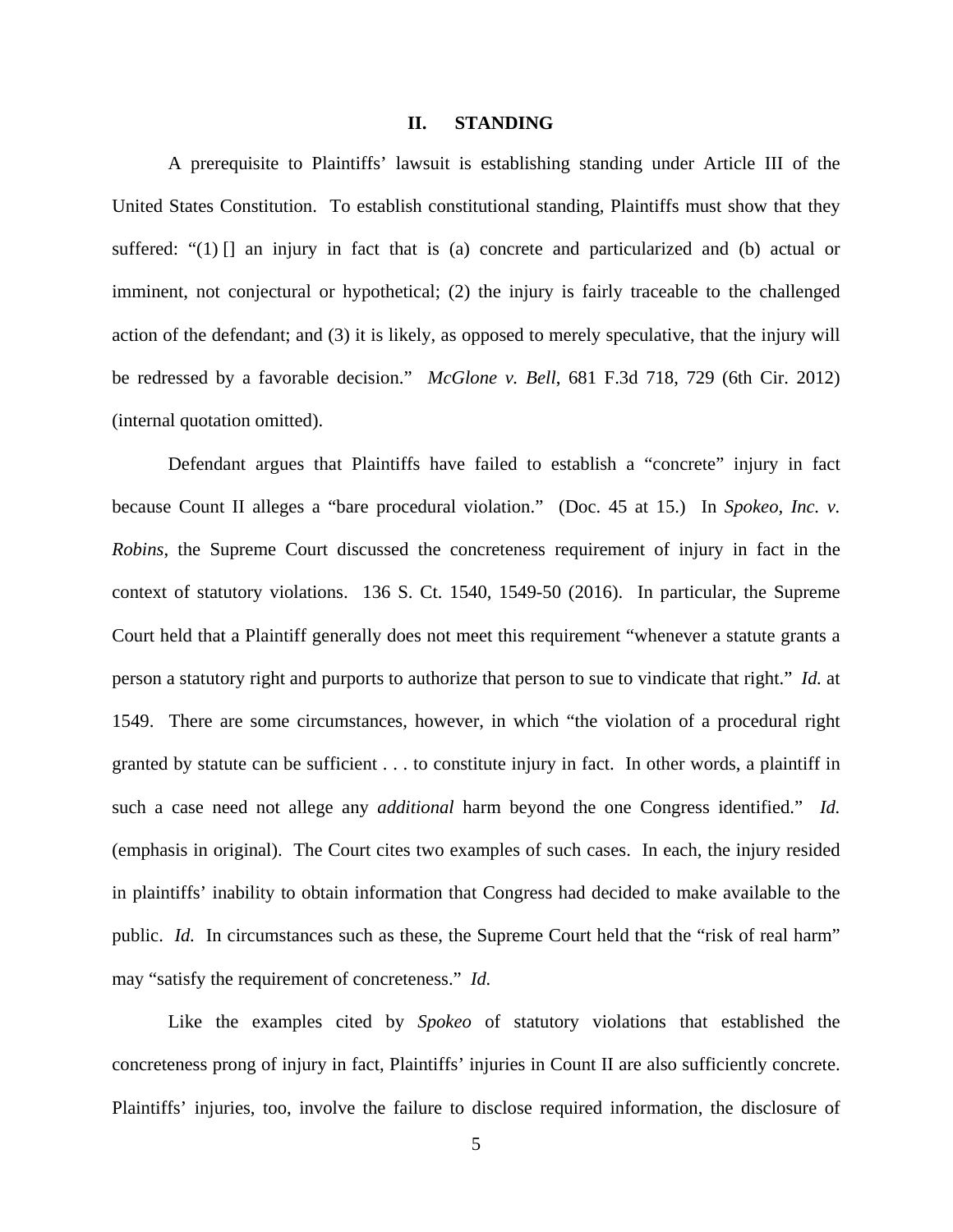which was the purpose of the statute. The failure to disclose in this case also involves the risk of real harm in the form of consumers potentially waiving their rights to dispute and seek validation of their debts.

The one court of appeals to address this precise issue—the failure to include FDCPArequired disclosures in a debt-collection letter—found that this failure to disclose satisfied the concreteness prong of injury in fact. *Church v. Accretive Health, Inc*., 654 F. App'x 990, 995  $(11th$  Cir. 2016).<sup>3</sup> The plaintiff in *Church* had alleged that the defendant had sent her a letter advising her that she owed a debt, but that the defendant had "violated the FDCPA by not including in its letter certain disclosures required by the Act." *Church*, 654 F. App'x at 991. The Eleventh Circuit found this alleged violation (not receiving the FDCPA-required disclosures) to be "concrete" because:

The invasion of Church's right to receive the disclosures is not hypothetical or uncertain; Church did not receive information to which she alleges she was entitled. While this injury may not have resulted in tangible economic or physical harm that courts often expect, the Supreme Court has made clear an injury need not be tangible to be concrete. *See Spokeo, Inc.*, 578 U.S. at ——, 136 S.Ct. at 1549; *Havens Realty Corp.*, 455 U.S. at 373, 102 S.Ct. 1114. Rather, this injury is one that Congress has elevated to the status of a legally cognizable injury through the FDCPA. Accordingly, Church has sufficiently alleged that she suffered a concrete injury, and thus, satisfies the injury-in-fact requirement.

*Id.* at 995. The Eleventh Circuit also found that the failure to disclose was a "substantive" rather

than a "mere procedural" violation, stating that "Congress provided Church with a substantive

 3 The Sixth Circuit distinguishes *Church* in *Lyshe v. Levy*, 854 F.3d 855, 860 (6th Cir. 2017). In *Lyshe*, however, the Sixth Circuit analyzed an alleged violation of the FDCPA that resulted in "the mere prospect of a slightly less convenient discovery process." *Lyshe*, 854 F.3d at 861. This, the Sixth Circuit held, "is not the type of abusive debt collection practice the FDCPA was designed to prevent; therefore, it is not a concrete harm." *Id.* at 861-62. The FDCPA *was* designed, however, to prevent the type of harm involved in the case *sub judice*. The Sixth Circuit also found that the Eleventh Circuit had rejected the reasoning in *Church* as applied to a "mere violation of a state law procedural rule like Lyshe alleges here." *Id.* at 860 (*citing Nicklaw v. Citimortgage, Inc.*, 839 F.3d 998, 1000 (11th Cir. 2016)). *Lyshe* and *Nicklaw* illustrate, not that *Church* is bad law or unpersuasive, but rather that the *Spokeo* concreteness inquiry depends on a number of factors, including the particular statutory violation at issue, its relation to the purpose of the statute, and the "risk of real harm" posed by the statutory violation. Although *Church* may have not been persuasive in these contexts, it is useful in this case, which presents the same fact scenario.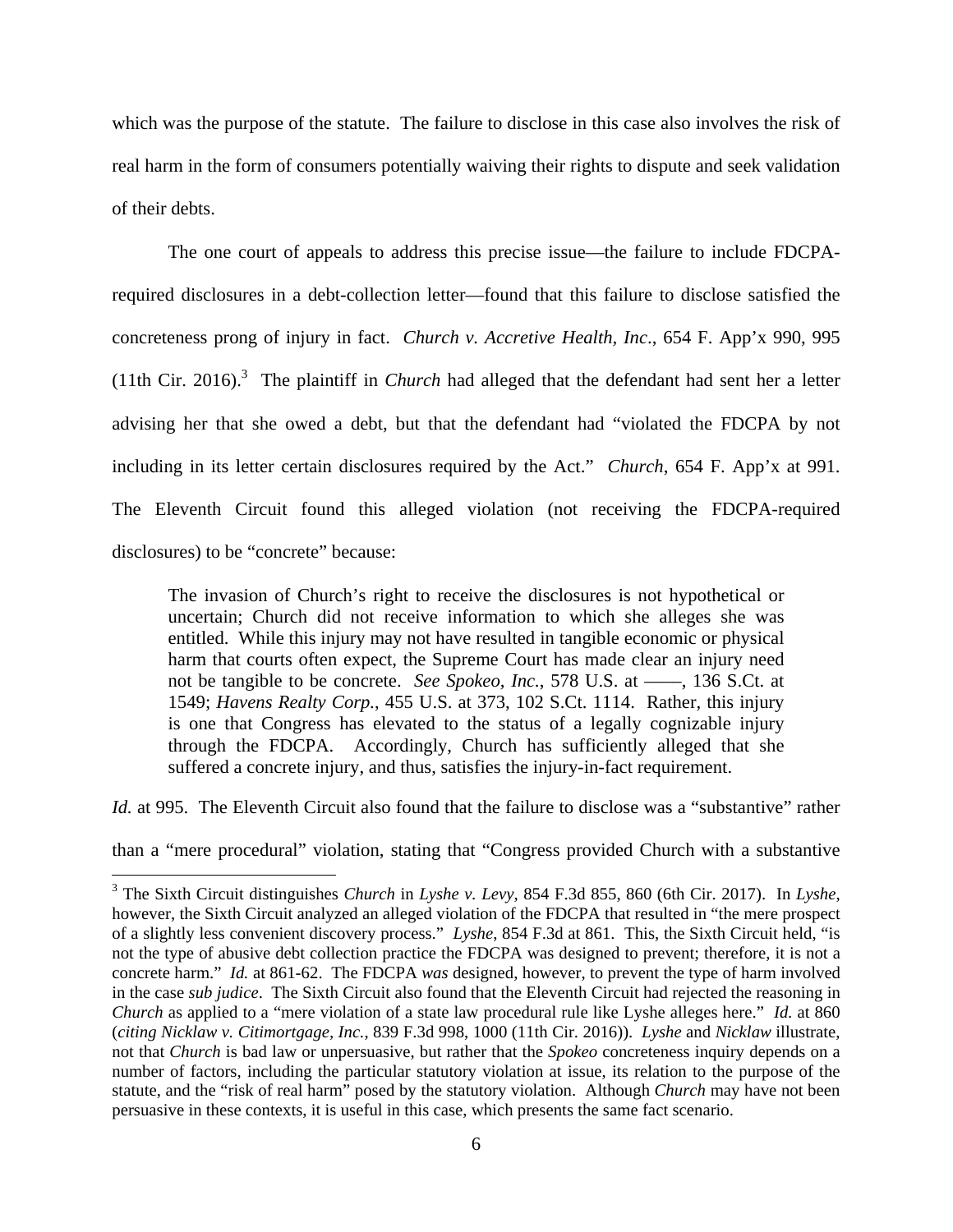right to receive certain disclosures and Church has alleged that Accretive Health violated that substantive right." *Id.* at 995 n.2.

Defendant cites two FDCPA cases in opposition, both of which, apart from their nonbinding nature on this court, are distinguishable because they involved facts that expressly showed that the plaintiff *lacked* injury. In *Jackson v. Abendroth & Russell, P.C.*, the court found that alleging a violation of the disclosure obligations of the FDCPA did not satisfy concreteness because the plaintiff "d[id] not indicate that he ever intended to dispute [or verify] his debt in any way." 207 F.Supp.3d 945, 953 (S.D. Iowa 2016). The *Jackson* court indicated that it could have reached a different conclusion "[i]f a consumer contends the alleged debt owed is incorrect, or merely wishes to verify the debt," because "then a deficient disclosure of their FDCPA rights could create a risk of real harm because a consumer could inadvertently forfeit their right to validate the debt." *Id.* at 954. Such was the case here. Plaintiffs' intent to exercise their rights to dispute and verify their debt was clear because they actually did so once they received the required notifications.

The plaintiff in *Tourgeman v. Collins Financial Services, Inc.* did not even receive the letter containing the alleged FDCPA violations, "and he admittedly suffered neither pecuniary loss nor mental distress related to it." 197 F.Supp.3d 1205, 1209 (S.D. Cal. 2016). If Tourgeman had actually received the letter, the court found that potential risk that he could be confused and act to his detriment "could suffice to demonstrate Article III standing." *Id.* Unlike Tourgeman, Plaintiffs here in fact received the letter.

Plaintiffs cite to six other district court cases that find concrete injuries in technical FDCPA allegations. Four of the cases find either a "risk" of harm or actual harm to the plaintiff arising from the FDCPA violation. *Hayes v. Convergent Healthcare Recoveries, Inc.*, No. 14-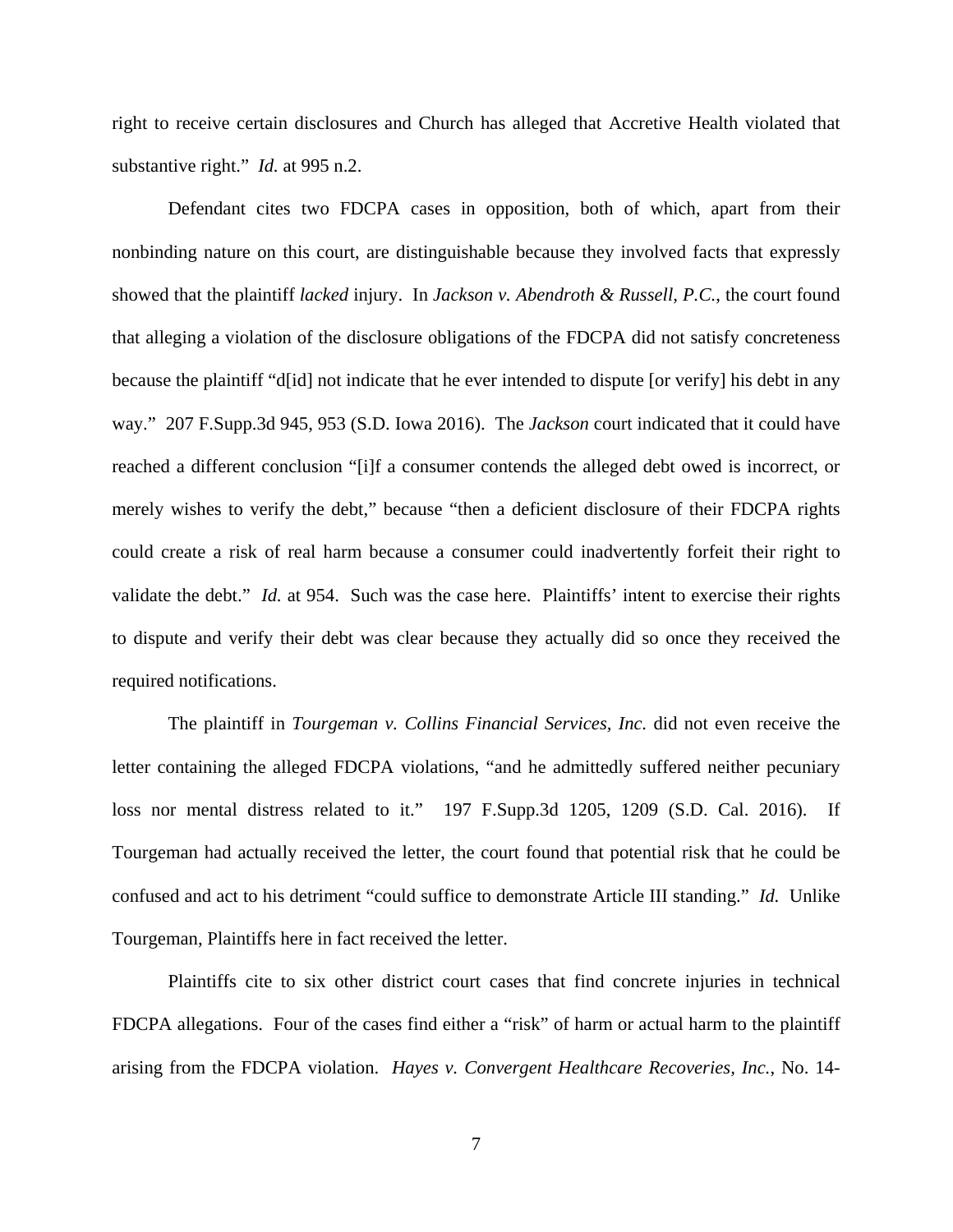1467, 2016 WL 5867818, at \*5 (C.D. Ill. Oct. 7, 2016) (finding material risk of harm); *Macy v. GC Services Limited Partnership*, No. 3:15-cv-819, 2016 WL 5661525, at \*3 (W.D. Ky. Sept. 29, 2016) (finding substantial risk of harm); *Lane v. Bayview Loan Servicing, LLC*, No. 15 C 10446, 2016 WL 3671467, at \*4 (N.D. Ill. July 11, 2016) (finding a risk of depriving plaintiff of his right to verification); *Mogg v. Jacobs*, No. 15-CV-1142-JPG-DGW, 2016 WL 1029396, at \*5 (S.D. Ill. Mar. 15, 2016) (finding emotional trauma, costs incurred to defend a lawsuit). Two additional cases find, like *Church*, that the statutory violation alone was sufficient to establish concreteness. *Prindle v. Carrington Mortgage Services, LLC*, No. 13-cv-1349, 2016 WL 4369424, at \*11 (M.D. Fla. Aug. 16, 2016); *Quinn v. Specialized Loan Servicing, LLC*, No. 16- C-2021, 2016 WL 4264967, at \*4 (N.D. Ill. Aug. 11, 2016).

The Court finds that Plaintiffs have established concreteness, although the Court need not go so far as *Church*, *Prindle* and *Quinn* in finding it in the statutory violation alone. Plaintiffs have alleged that Defendant deprived them of their right to receive the timely validation notice, which violation created the real risk of Plaintiffs forfeiting their rights to dispute or require Defendant to verify their debt. These disclosures go to the heart of the FDCPA, the goal of which is, broadly, to "eliminate the abusive debt collection practices by debt collectors." 15 U.S.C. § 1692(e). There was a "risk of real harm" in this case because Plaintiffs did not dispute or seek validation of their debt following their receipt of the Initial Communication, even though their debt was invalid. *Spokeo*, 136 S. Ct. at 1549. Plaintiffs clearly would have exercised their rights had they known about them, because they actually did dispute and seek validation of the debt once they finally received the required disclosures.<sup>4</sup>

 $\overline{a}$ 

<sup>&</sup>lt;sup>4</sup> The fact that Defendant eventually did serve the required Validation Notice on Plaintiffs does not necessarily negate the injury Plaintiffs suffered from Defendant's failure to timely serve the notice. Plaintiffs' actual injury is an issue for trial.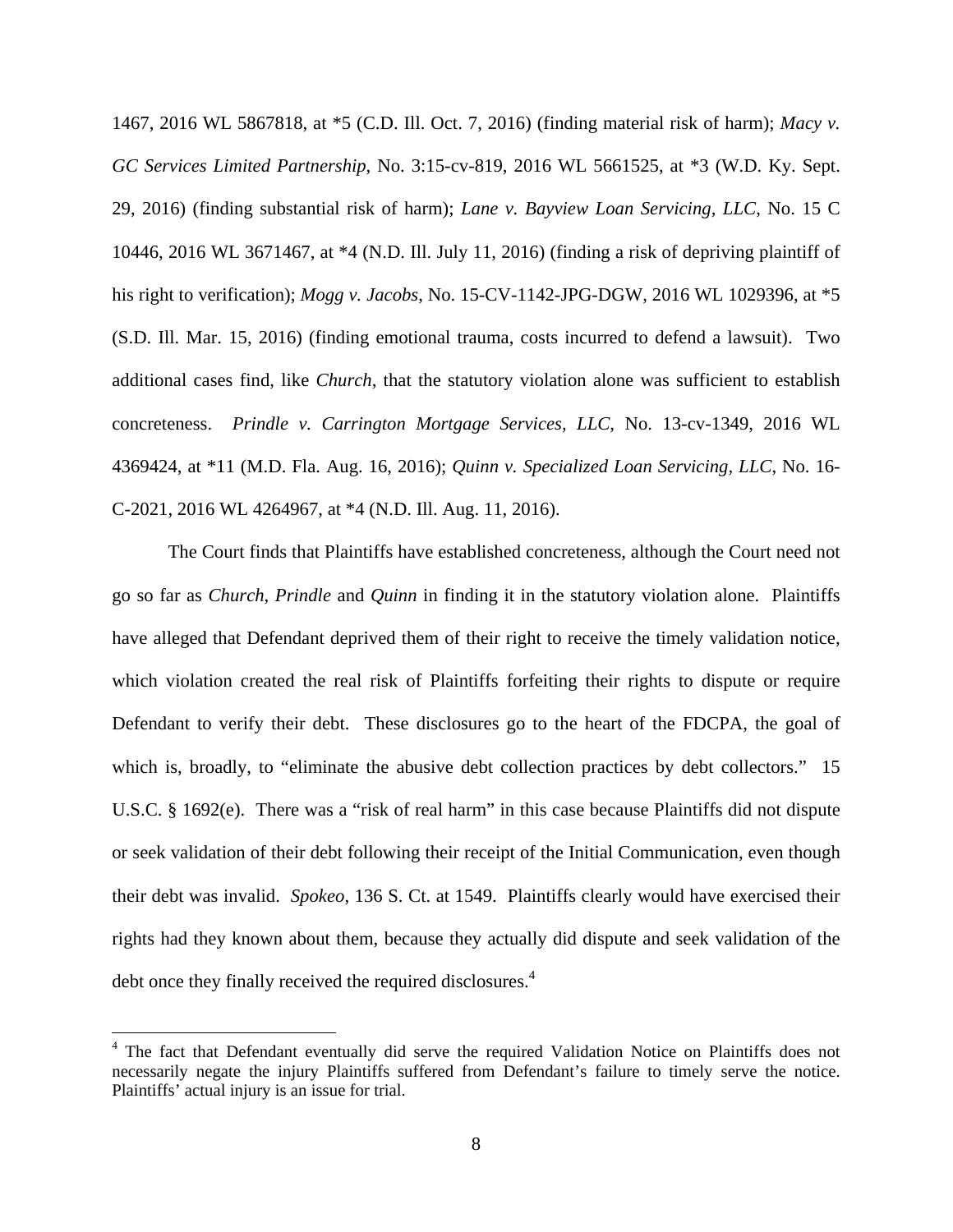The Court also finds that in this case Plaintiffs need not establish that each class member suffered an injury sufficient to demonstrate standing. Although the Sixth Circuit has thus far declined to "enter a circuit split over whether it is sufficient that the named class plaintiff has standing, regardless of whether unnamed class members do," *Rikos v. Procter & Gamble Co.*, 799 F.3d 497, 524 n.9 (6th Cir. 2015), the Court notes that for each unnamed plaintiff in this case to whom Defendant failed to send the Validation Notice, there is the same "risk of real harm" that Plaintiffs suffered. The FDCPA envisions enforcement by the use of a class action. 15 U.S.C. § 1692 $k(a)(2)(B)$ . Requiring Plaintiffs to establish more on behalf of each class member individually would eviscerate the class action device. *See Macy v. GC Services Ltd. Partnership*, 318 F.R.D. 335, 338 (W.D. Ky. 2017) (in an FDCPA class action, declining to require Plaintiffs to demonstrate that each class member suffered an injury sufficient to confer standing).<sup>5</sup>

Plaintiffs have established standing.

 $\overline{a}$ 

#### **III. STANDARD OF REVIEW**

Plaintiffs seek certification of the proposed class under Federal Rules of Civil Procedure 23(a) and 23(b)(3). Rule 23(a) allows one or more members of a class to sue as representative parties only if: " $(1)$  the class is so numerous that joinder of all members is impracticable;  $(2)$ there are questions of law or fact common to the class; (3) the claims or defenses of the representative parties are typical of the claims or defenses of the class; and (4) the representative parties will fairly and adequately protect the class." Fed. R. Civ. P. 23(a) (referred to by the

 $<sup>5</sup>$  The two out-of-circuit cases Defendant cites in opposition are distinguishable, or otherwise do not help</sup> Defendant. The Second Circuit actually *affirmed* the district court's finding of concrete injury on behalf of a class that obtained fraudulent tax advice, even when some of the class members may not ever have faced an IRS audit. *Denney v. Deutsche Bank AG*, 443 F.3d 253, 265-66 (2d Cir. 2006). And the Seventh Circuit found concrete injury lacking because the proposed class of children with learning disabilities was "so amorphous and diverse" that it could "not be reasonably clear that the proposed class members ha[d] all suffered a constitutional or statutory violation warranting some relief." *Adashunas v. Negley*, 626 F.2d 600, 604 (7th Cir. 1980). Here, the proposed class is neither amorphous nor diverse, and it is reasonably clear that the proposed class members have suffered a statutory violation warranting some relief.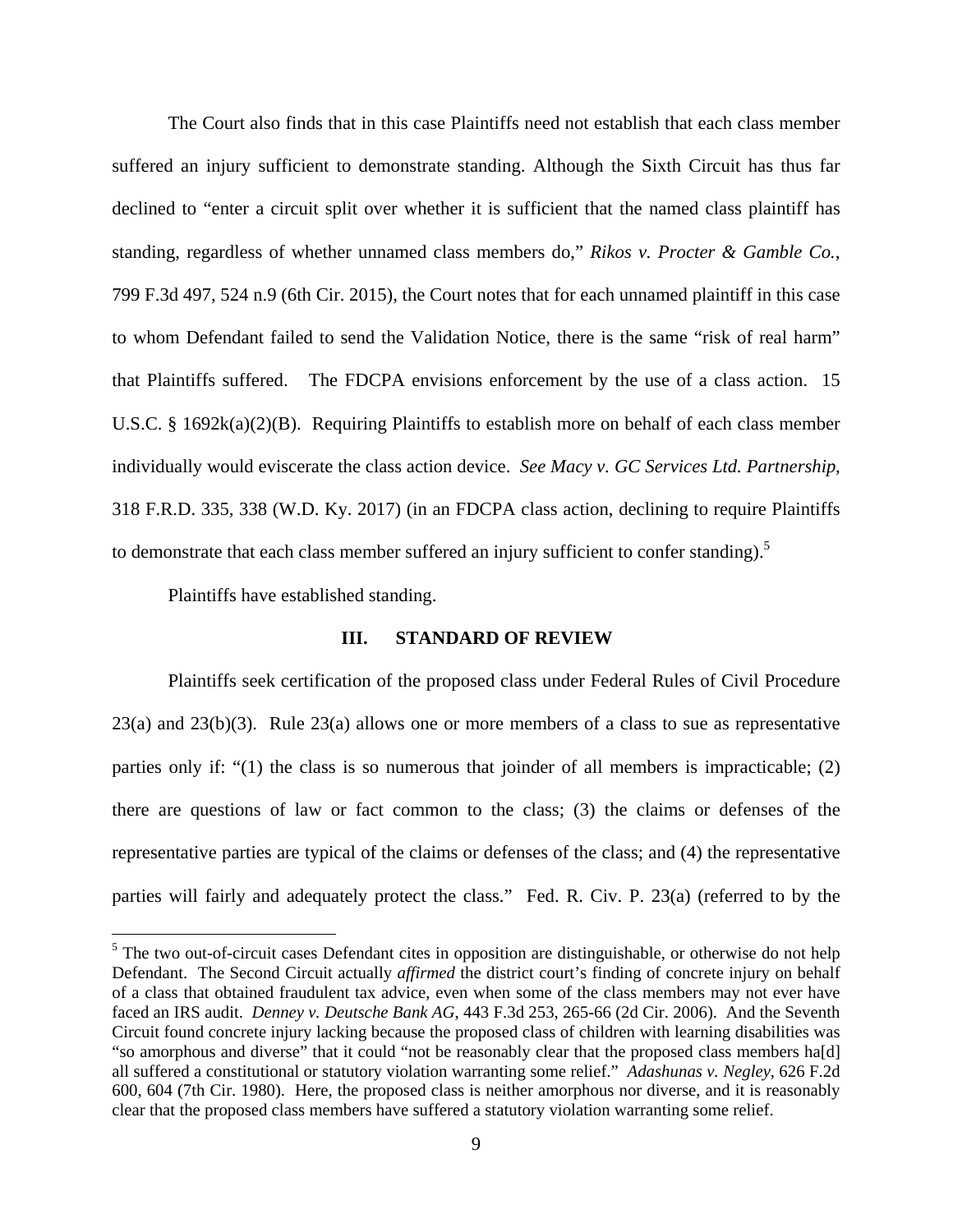shorthand of "(1) numerosity, (2) commonality, (3) typicality, and (4) adequacy"). In addition, under Rule  $23(b)(3)$ , class certification is appropriate if "the court finds that the questions of law or fact common to class members predominate over any questions affecting only individual members, and that a class action is superior to other available methods for fairly and efficiently adjudicating the controversy." Fed. R. Civ. P. 23(b)(3) (referred to by the shorthand of "predominance and superiority"). Finally, courts have applied an ascertainability requirement, wherein "the class definition must be sufficiently definite so that it is administratively feasible for the court to determine whether a particular individual is a member of the proposed class. *Young v. Nationwide Mut. Ins. Co.*, 693 F.3d 532, 537-38 (6th Cir. 2012) (internal quotation omitted).

Plaintiffs bear the burden of showing that these elements have been met. *See Gen. Tel. Co. v. Falcon*, 457 U.S. 147, 161 (1982). Before certifying a class action, the Court must conduct a "rigorous analysis" to determine whether Plaintiffs have met the requirements of Rule 23. *Id.* In ruling on a motion for class certification, the Court may not consider the merits of Plaintiffs' claims, but may consider evidence outside the pleadings to determine whether Plaintiffs have met their burden under Rule 23. *Eisen v. Carlisle & Jacquelin*, 417 U.S. 156, 177 (1974). The Court has broad discretion in determining whether to certify a class under Rule 23. *Gulf Oil Co. v. Bernard*, 452 U.S. 89, 100 (1981).

#### **IV. ANALYSIS**

## **A. The Proposed Class is Sufficiently Numerous**

The Rule  $23(a)(1)$  requirement that the class be "so numerous that joinder of all members is impracticable" is not amenable to a strict numerical test. *In re Am. Med. Sys., Inc.,* 75 F.3d 1069, 1079 (6th Cir.1996). Rather, the Court examines this factor in light of the particular facts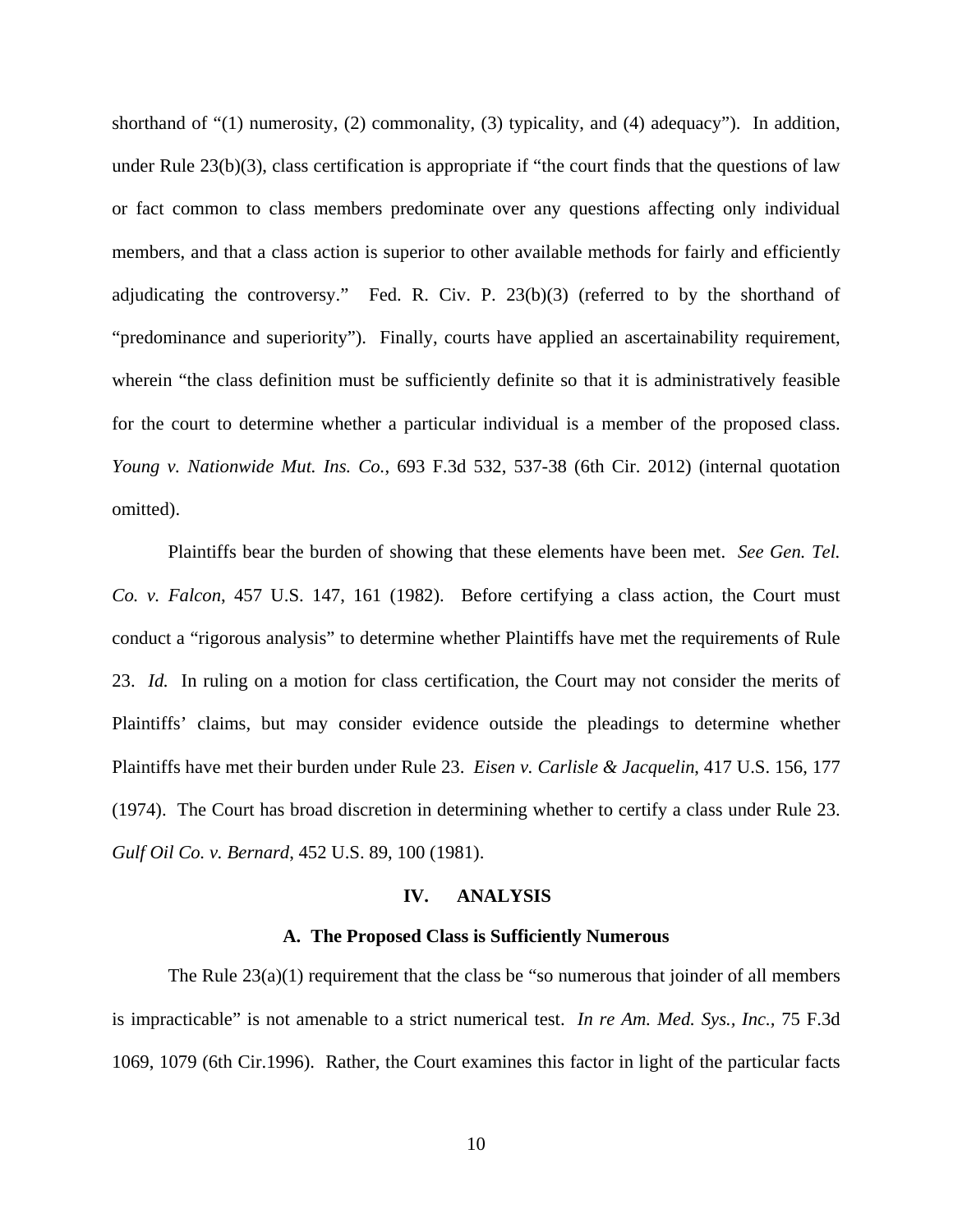of the case. *Id.* Nonetheless, common sense dictates that at some point numbers alone will satisfy the numerosity requirement. *Id.* 

In this case, Defendant sent eleven (11) different versions of Initial Communication to at least 31,000 people from June 3, 2013 to August 2, 2016.<sup>6</sup> (Doc. 42-1.) Defendant further admitted that it did not send a Validation Notice within five days of any of these Initial Communications. (Doc. 42-2.) The Court has already found that the named Plaintiffs adequately alleged that one of these eleven letters (the one sent to them) was a "communication in connection with the collection of a debt under the FDCPA" that required the Validation Notice under 15 U.S.C. § 1692g(a). (Doc. 14 at 21.) Plaintiffs allege that five more versions of these Initial Communications are substantially similar to the letter Defendant sent to them. (Docs. 42- 4 – 42-9.) Defendant has not provided Plaintiffs with the information necessary to determine how many people received each letter. (Doc. 42 at 8.) Therefore, Plaintiffs estimate that approximately 17,000 (approximately six-elevenths of 31,000) potential class members received letters that allegedly violated the FDCPA.

Defendant argues that Plaintiffs' estimate is based only on speculation. Defendant also states, however, in an argument against damages, that "the putative class also surely contains *thousands* of borrowers" who, like Plaintiffs, received the validation notice at some point after the FDCPA required it. (Doc. 45 at 18 (emphasis added).) If the putative class "surely contains thousands of borrowers" in the same position as Plaintiffs (that is, with smaller damages than borrowers who did not receive the validation notice *at all*), then the class satisfies numerosity. It is not practicable to join thousands of borrowers.

<u>.</u>

<sup>&</sup>lt;sup>6</sup> This date range reflects the applicable one-year statute of limitations and the date Defendant produced the eleven letters.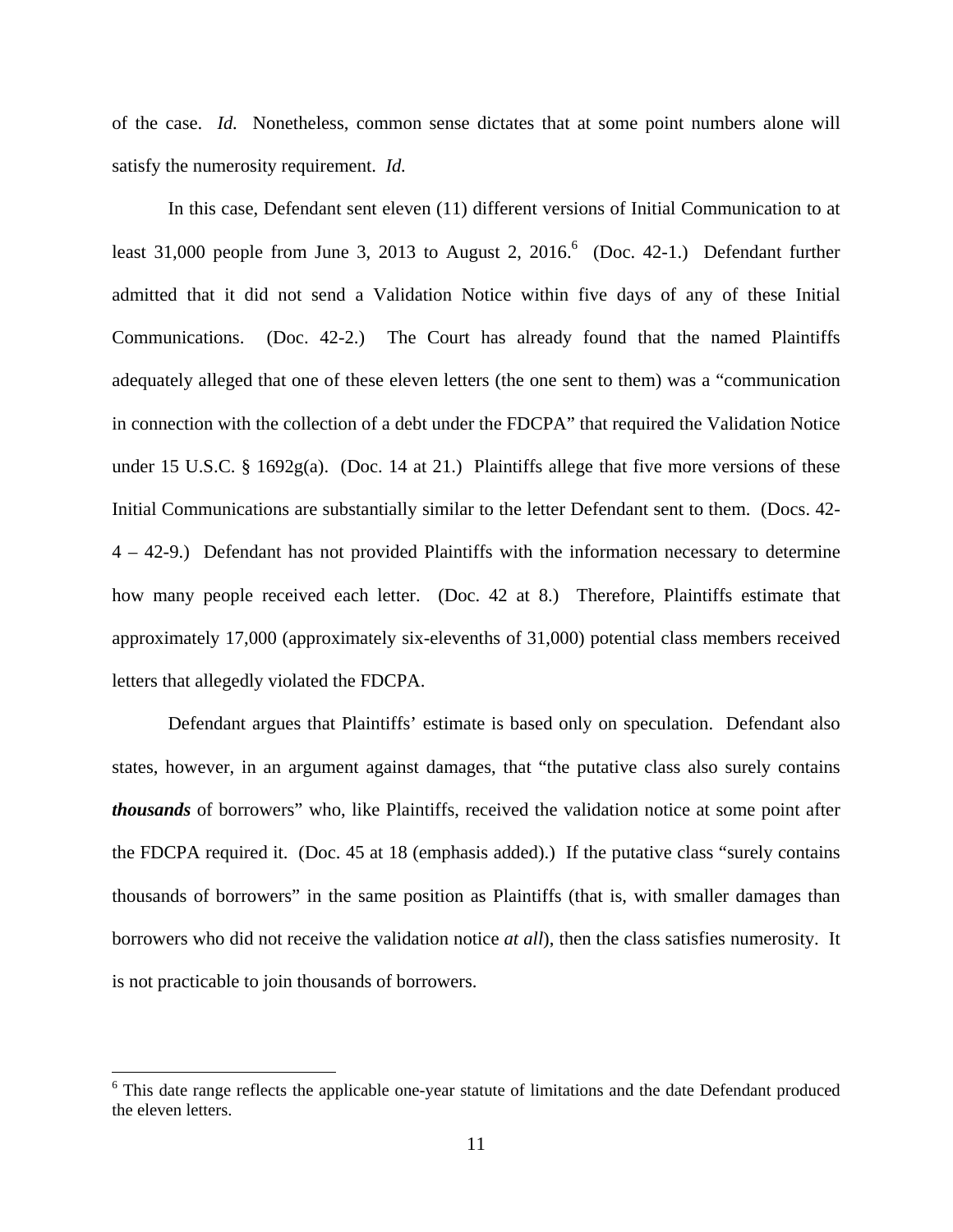#### **B. Plaintiffs Meet the Commonality Requirement**

To satisfy commonality, Plaintiffs must "demonstrate that the class members 'have suffered the same injury.'" *Wal–Mart Stores, Inc. v. Dukes*, 564 U.S. 338, 349–50 (2011) (internal quotation omitted). At the class certification stage, Plaintiffs need not prove "that all or most class members were in fact injured to meet this requirement." *Rikos v. Procter & Gamble Co.*, 799 F.3d 497, 505 (6th Cir. 2015). To certify a class, "[t]here need be only one common question." *In re Whirlpool Corp. Front-Loading Washer Prods. Liab. Litig.*, 722 F.3d 838, 853 (6th Cir. 2013). This question, however, must be "of such a nature that it is capable of classwide resolution—which means that determination of its truth or falsity will resolve an issue that is central to the validity of each one of the claims in one stroke." *Id.* at 852 (quoting *Dukes*, 564 U.S. at 350). As explained succinctly by the Sixth Circuit, "named plaintiffs must show that there is a common question that will yield a common answer for the class (to be resolved later at the merits stage), and that that common answer relates to the actual theory of liability in the case." *Rikos*, 799 F.3d at 505.

Plaintiffs claim that the following common questions of law exist in this case: (1) "[a]re the form letters at issue 'communications'" under 15 U.S.C. § 1692a(2)?; (2) did putative class members receive one of the six letters allegedly at issue?; (3) "[a]re the putative class members who received the form letters "consumers" under 15 U.S.C. § 1692a(3)?; (4) "[w]ere the underlying discharged obligations 'debts'" under 15 U.S.C. § 1692a(5)?; and (5) "[w]as Green Tree a 'debt collector'" under 15 U.S.C. § 1692a(6)? (Doc. 42 at 10; Doc. 49 at 12.)

Defendant counters by focusing on questions that it claims are not common to the class: (1) actual damages suffered; (2) emotional distress suffered; and (3) Defendant's bona fide error defense, which it contends requires a "highly individualized inquiry." (Doc. 45 at 21-24.)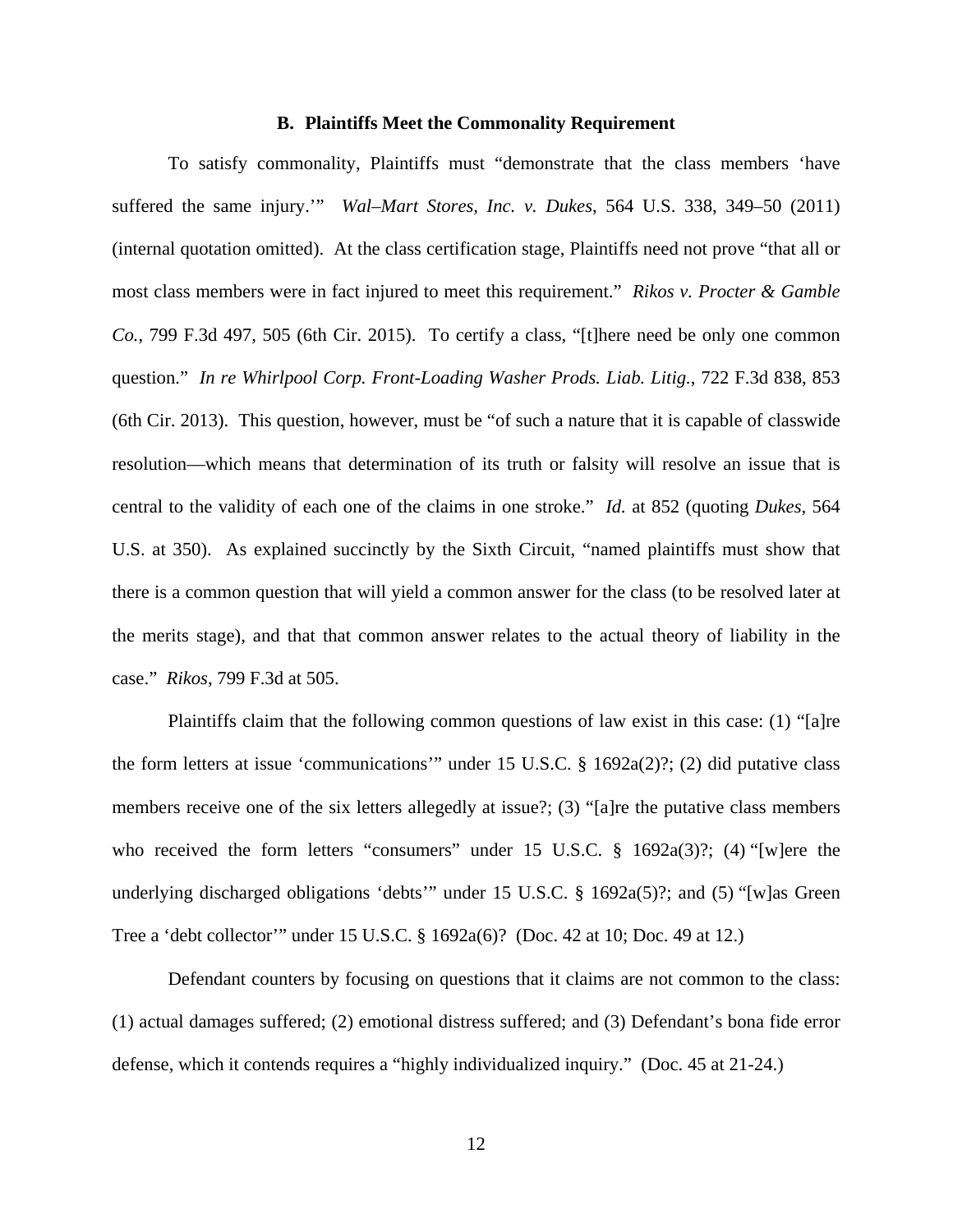Despite Defendant's concerns, certain questions posed by Plaintiffs indeed are common to the recipients of each letter: are each of the six letters communications in connection with a debt under the FDCPA? Is Defendant a "debt collector" under 15 U.S.C. § 1692a? Defendant's bona fide error defense in this case appears to be letter, not Plaintiff, specific.<sup>7</sup> To establish a bona fide error defense, Defendant must show "by a preponderance of evidence that the violation was not intentional and resulted from a bona fide error notwithstanding the maintenance of procedures reasonably adapted to avoid any such error." 15 U.S.C. § 1692k(c). Defendant appears to suggest two bases for its bona fide error defense: (1) the named Plaintiffs actually did not have a debt and Defendant erroneously acquired Plaintiffs' account; and (2) not every Initial Communication would have triggered the Validation Notice. (Doc. 45 at 24.) The first basis is exceedingly unlikely to apply to class members because Defendant states that "at the time the letters were mailed to the approximately 31,000 customers the accounts were in default." (Doc. 42-3.) The second is letter, not Plaintiff, specific, and is therefore common to the recipients of each letter.

Because there are common issues, the determination of which would move the litigation forward for each class member, Plaintiffs have established commonality.

## **C. Plaintiffs Meet the Typicality Requirement**

 To a large extent, typicality overlaps with commonality. *See Dukes*, 564 U.S. at 349 n.5. To meet the typicality requirement, the class members' claims must be "fairly encompassed by the named plaintiffs' claims." *Whirlpool*, 722 F.3d at 852. A claim meets this requirement if it "arises from the same event or practice or course of conduct that gives rise to the claims of other class members, and if his or her claims are based on the same legal theory." *Beattie v. CenturyTel, Inc.*, 511 F.3d 554, 561 (6th Cir. 2007) (quoting *In re Am. Med. Sys., Inc.,* 75 F.3d at

<sup>&</sup>lt;sup>7</sup> The Court addresses actual damages and emotional distress later in this Opinion & Order.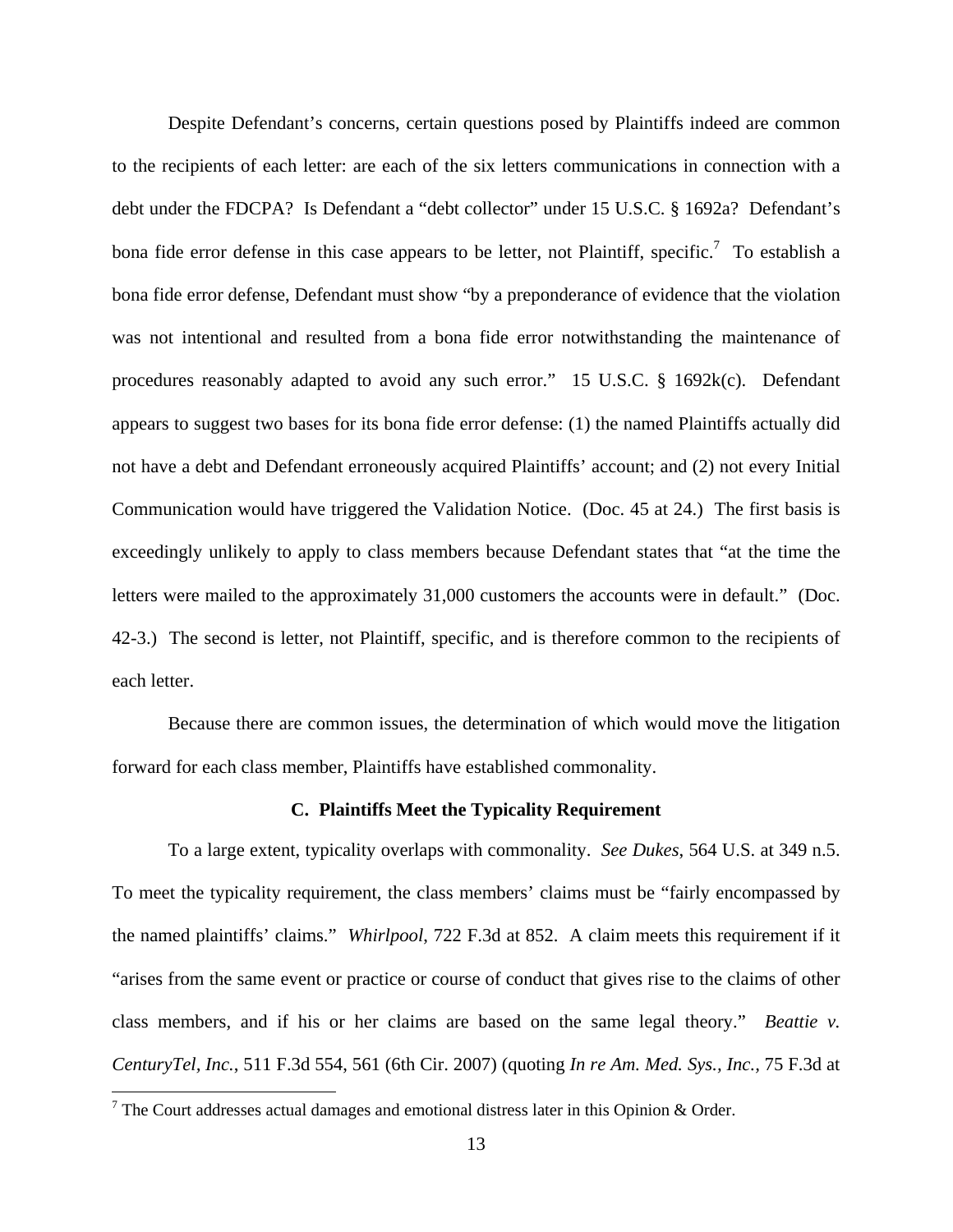1082. If a plaintiff, in proving his own claim, has "not necessarily . . . proved anybody else's claim," then typicality is not met. *Beattie v. CenturyTel, Inc*., 511 F.3d 554, 561 (6th Cir. 2007) (internal quotations omitted). Finally, "a representative's claim need not always involve the same facts or law, provided there is a common element of fact or law." *Id.* (internal quotations omitted).

Defendant argues that Plaintiffs' claims are not typical because they pursue individual claims in addition to their class claims. (Doc. 45 at 20.) Defendant also claims that Plaintiffs seek different damages from the class. (*Id.* at 21.) For example, Plaintiffs seek actual damages for "damage to credit," which Plaintiffs do not seek for the class. On behalf of the class, Plaintiffs seek the return "of amounts collected prior to the 30 day Validation Notice being sent by Green Tree to class debtors," which Plaintiffs do not seek for themselves. (*Id.*) Defendant also argues that some Plaintiffs may seek emotional distress damages, while others may not. (*Id.*) In support, Defendant cites an out-of-circuit FDCPA case denying class certification in part because Plaintiffs' letter differed from those of other classmembers. (*Id.* (citing *Jones v. Roy*, 202 F.R.D. 658 (M.D. Ala. 2001).)

Here, Plaintiffs' and the proposed classmembers' claims arise from the same alleged deficiencies in letters that Defendant sent to them: failure to include the Validation Notice. *See Macy*, 318 F.R.D. at 339–40 (class met typicality because "the named plaintiffs and the proposed class members' claims arise from letters GC Services sent to all of them containing the same alleged deficiency."). And Defendant's damages arguments do not defeat typicality. *Whirlpool*, 722 F.3d at 858 (affirming certification of a class for liability purposes only).

As the Court indicated above, however, each letter does not necessarily give rise to liability, although the legal issue of liability is the same for each letter. Therefore, the Court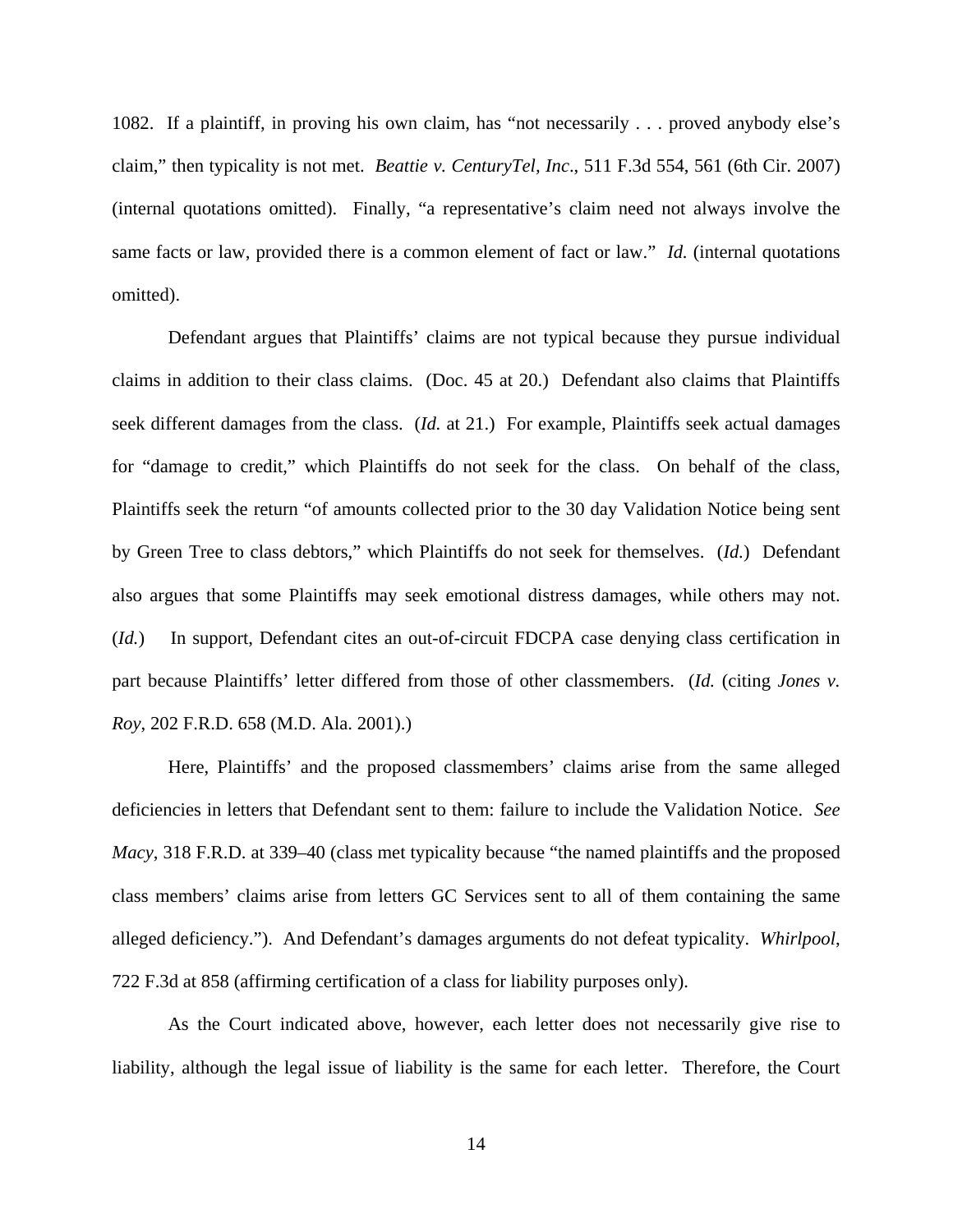finds that splitting the proposed class into six subclasses (one for the recipients of each letter) would alleviate this concern. *See also Jones*, 202 F.R.D. at 664-65. Moreover, because liability and statutory damages are generalized whereas actual damages are particularized, the Court finds that certifying the classes for the purposes of liability and statutory damages, rather than actual damages, would alleviate the damages issues raised by Defendant. *See Whirlpool*, 722 F.3d at 858.

#### **D. Plaintiffs Meet the Adequacy Requirement**

The adequacy-of-representation requirement addresses the concern that "the interests of the class members will be fairly and adequately protected in their absence." *Dukes*, 564 U.S. at 349 n.5. In particular, it "raises concerns about the competency of class counsel and conflicts of interest." *Id.* This requirement also "tends to merge" with typicality and commonality. *Macy*, 318 F.R.D. at 340 (quoting *Dukes*, 564 U.S. 349 n.5). To establish adequacy, Plaintiffs must meet two factors: "1) [T]he representative must have common interests with unnamed members of the class, and 2) it must appear that the representatives will vigorously prosecute the interests of the class through qualified counsel." *Vassalle v. Midland Funding LLC*, 708 F.3d 747, 757 (6th Cir. 2013) (alteration in original) (quoting *In re Am. Med. Sys., Inc.*, 75 F.3d at 1083).

Defendant argues that Plaintiffs fail to represent adequately the class because they have alleged additional claims outside the class claim. (Doc. 45 at 25.) Defendants also argue that the damages issues and *bona fide* error defense cited above defeat adequacy. (*Id.* at 25-26.) Defendants do not present any argument against the qualifications of Plaintiffs' counsel. (*Id.*)

For the reasons stated in section IV(C), the Court finds that Plaintiffs' separate individual claims and individual damages issues do not defeat adequacy for their class claim, particularly if the Court certifies classes for liability and statutory damages purposes only. (*See* Doc. 49 at 14.) Moreover, the Court finds Plaintiffs' counsel to be experienced in consumer litigation and, as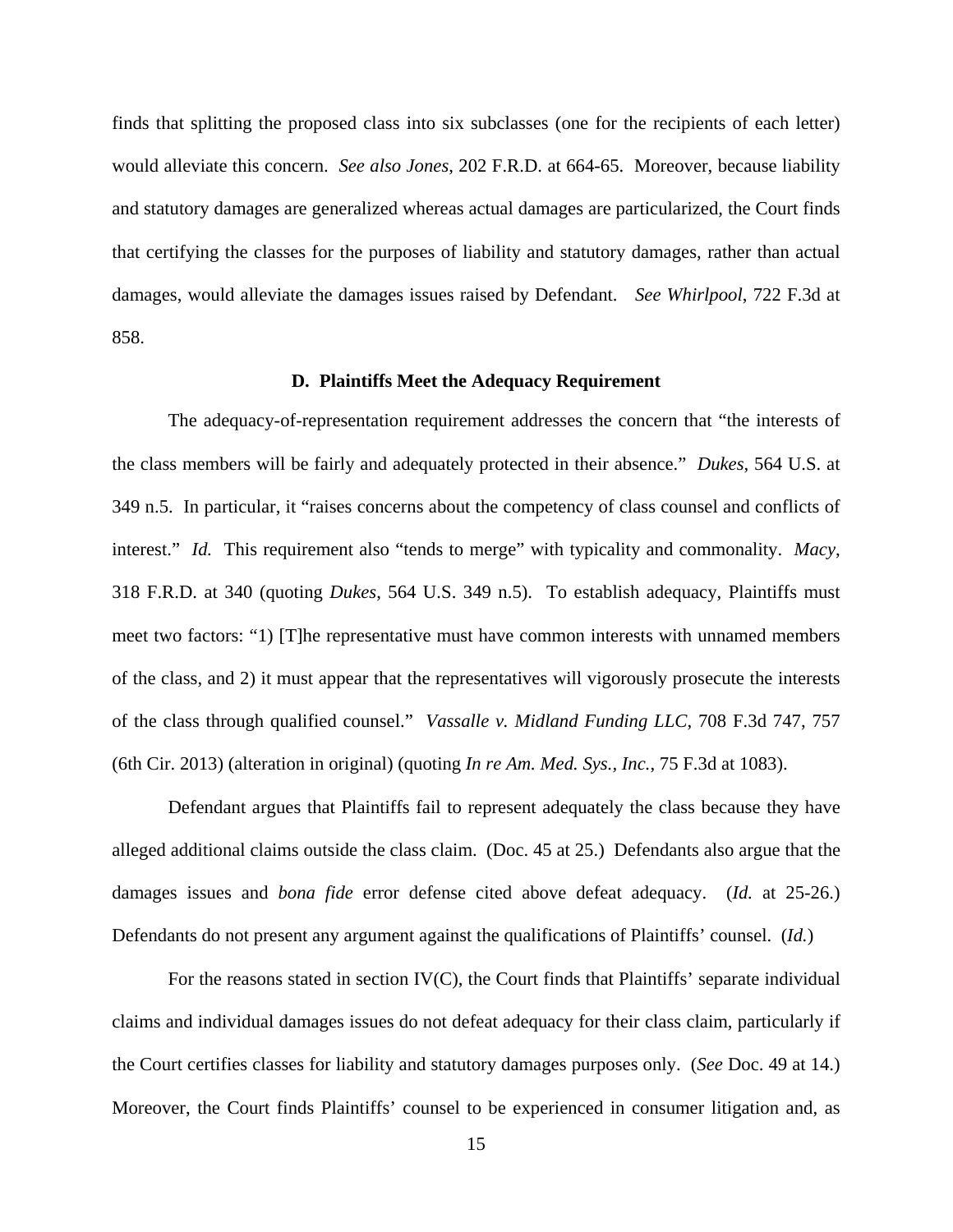such, is qualified to represent Plaintiffs. In addition, Plaintiffs' counsel's conduct in this case thus far has shown that they would vigorously prosecute the interests of the class.

## **E. Plaintiffs Meet the Rule 23(b)(3) requirements of Predominance and Superiority**

Under Federal Rule of Civil Procedure 23(b)(3), Plaintiffs must also meet the requirements of predominance and superiority.

## *1. Predominance*

To establish predominance, the "named plaintiffs must show, and district courts must find, that questions of law or fact common to members of the class predominate over any questions that affect only individual members." *Whirlpool*, 722 F.3d at 860.

Defendant argues that the following individual issues predominate: (1) whether the debt is a consumer debt; (2) whether prior debt collectors have had this debt before; (3) whether Defendant is a "debt collector" because it sent the letter before officially acquiring the debt; (4) whether the letters are identical; (5) whether Defendant has a *bona fide error* defense; and (6) issues related to damages. (Doc. 45 at 26-34.)

Whether a debt is a consumer debt is a question that must be answered; however, "determinations of whether each transaction involved a 'consumer debt' do not predominate over issues common to the class." *Ballard v. Equifax Check Services, Inc*., 186 F.R.D. 589, 598-99 (E.D. Cal. 1999). Contrary to Defendant's assertion, this question "can be addressed 'in a manner which will not require the testimony of each and every' recipient of the dunning letter." *Id.* at 599.<sup>8</sup> See also Talbott v. GC Servs Ltd. Partnership, 191 F.R.D. 99, 106 (W.D. Va. 2000) (finding predominance and certifying class in an FDCPA case where "[a]ll that remains to be determined is the identity of those who received the [defendant's] dunning letter.")

<sup>&</sup>lt;sup>8</sup> The Court discusses methods for straightforward determination of this question *infra*, section (IV)(F).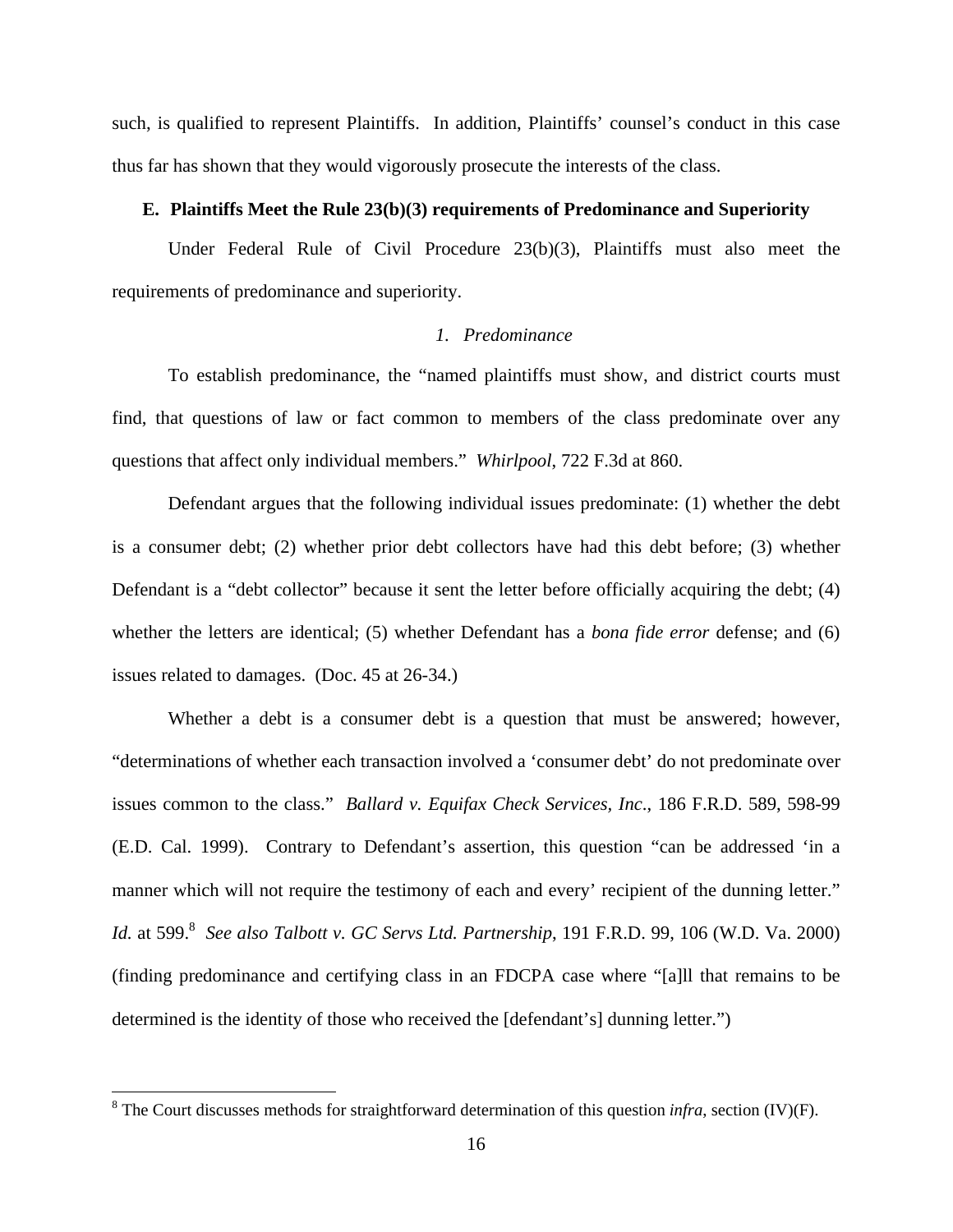The issue of whether it is dispositive that Green Tree be the *first* debt collector to have sent the Initial Communication is the subject of a circuit split. *Compare Hernandez v. Williams, Zinman & Parham PC*, 829 F.3d 1068, 1081 (9th Cir. 2016) ("we hold that the FDCPA unambiguously requires any debt collector—first or subsequent—to send a § 1692g(a) validation notice within five days of its first communication with a consumer in connection with the collection of any debt.") *with Oppong v. First Union Mortg.,* 566 F.Supp.2d 395, 403–04 (E.D. Pa. 2008), aff 'd, 326 F. App'x 663 (3d Cir. 2009) (finding that a subsequent debt collector need not provide a "*second* validation notice.") As this Court has previously held, the first interpretation is more persuasive:

Given that the statutory text may reasonably be interpreted to require or not to require 1692g disclosures from subsequent debt collectors, and in the absence of any controlling precedent, the more persuasive interpretation is that section 1692g(a) requires the initial communication from each debt collector-not just the first debt collector-to comply with the disclosure requirements. The requirements that debt collectors validate the debt and give the debtor the opportunity to dispute the debt aim to "eliminate the recurring problem of debt collectors dunning the wrong person or attempting to collect debts which the consumer has already paid." S. Rep. 95–382, 1977 WL 16047 at \*4 (Aug 2, 1977). To decline to require subsequent debt collectors to validate the debt on which they seek recovery would undercut this goal. It is implausible to think that Congress, concerned with "dunning the wrong person," would limit disclosure requirements to a narrow range of debt collectors-those that are the first to seek recovery on a given debt. Instead, an interpretation that requires *all* debt collectors to comply with the validation and disclosure requirements best promotes the goal of protecting consumers.

*Robinson v. Nationstar Mortg., LLC*, No. 2:12–cv–718, 2012 WL 5596421, at \*5 (S.D. Ohio

Nov. 15, 2012). Therefore, the Court finds that individual issues do not predominate in this

regard.<sup>9</sup>

-

<sup>9</sup> At oral argument, Defense counsel cited a recent Supreme Court case, *Henson v. Santander Consumer USA Inc.*, 582 U.S. \_\_\_\_\_ (2017) for the proposition that this Court should interpret 15 U.S.C. § 1692g in its favor. *Henson* interprets the "debt collector" definition of FDCPA, defined to include anyone who "regularly collects or attempts to collect . . . debts owed or due . . . another," to exclude debts purchased and pursued on a collector's own account. *Henson*, 582 U.S. at \*1-\*2, \*10-\*11. Even if the Court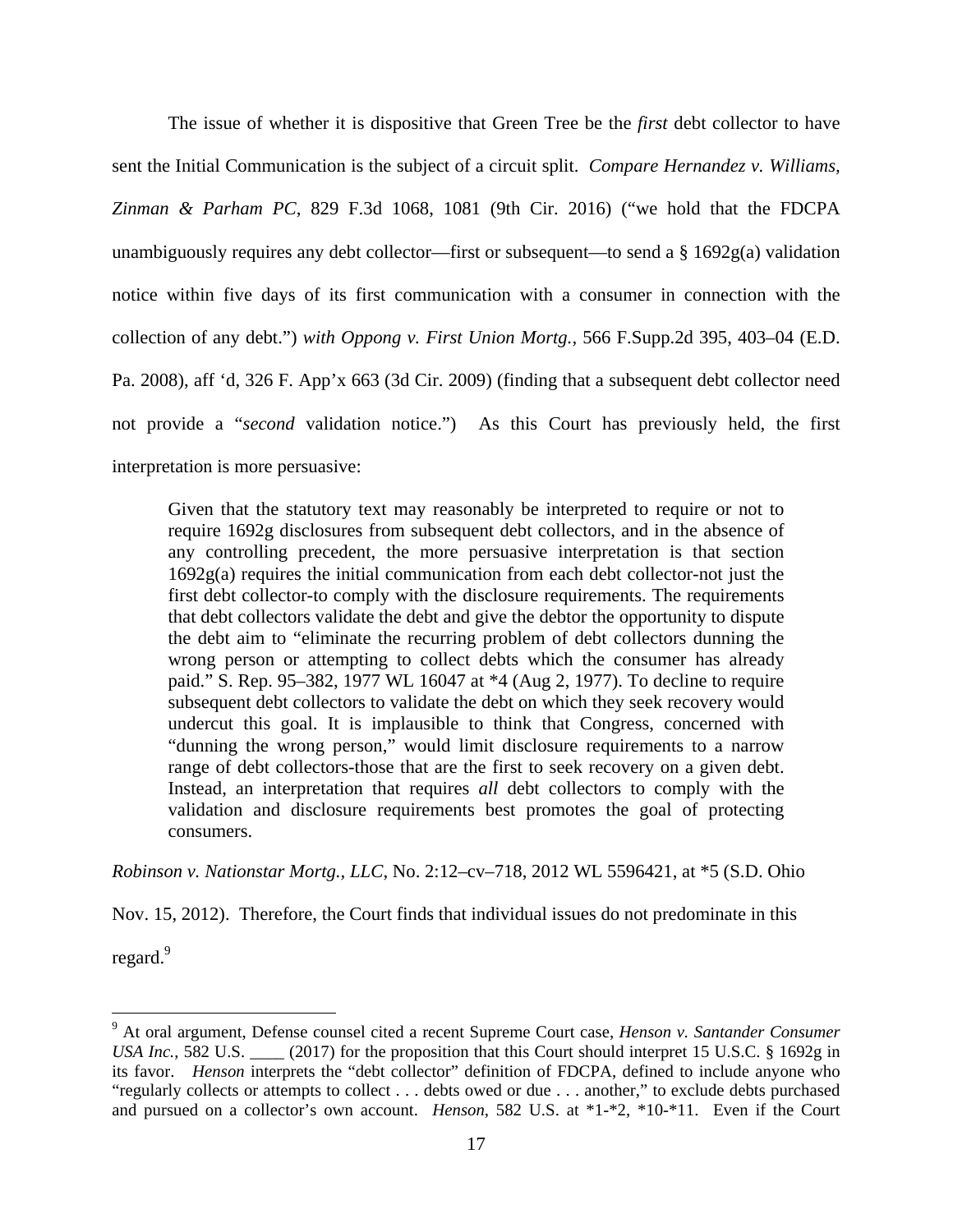The Court also finds that it is not relevant that Green Tree may have sent the Initial Communications prior to the date that it took over servicing the debts. Green Tree's argument here is essentially that it did not act as a debt collector because it was not allowed to do so yet. (Doc. 45 at 30.) The Court has already found, at least in connection with the letter sent to Plaintiffs, that Green Tree was acting as a debt collector in connection with the collection of a debt. (Doc. 14 at 14, 21.) And Green Tree sent Plaintiffs the letter before it officially took over the servicing of the debt. (*See* Doc. 45 at 5.) Therefore, this issue has been determined by the law of the case. *Schenck v. City of Hudson*, No. 98-3353, 2000 WL 245482, at \*1 (6th Cir. Feb. 23, 2000) ("a decision on an issue made by a court at one stage of a case should be given effect in successive stages of the same litigation.") (internal quotation omitted).

The variances in the Initial Communications, as discussed above, may be addressed by splitting the class into six: one for the people to whom Defendant sent each letter. Any potential *bona fide* error defense, as discussed above, applies on a letter-wide basis. And the class action device is still useful for liability and statutory damages purposes, even if actual damages calculations pose individual questions. *See Whirlpool*, 722 F.3d at 860-61 ("When adjudication of questions of liability common to the class will achieve economies of time and expense, the predominance standard is generally satisfied even if damages are not provable in the aggregate. . . . a class may be certified for liability purposes only, leaving individual damages calculations to subsequent proceedings. . . .") (internal citations, quotations and brackets omitted).

 $\overline{a}$ 

overlooks the fact that *Henson* interprets a different provision of the FDCPA, *Henson*, which the Supreme Court bases on a "plain language" reading of the statutory text, is inapposite. The provision at issue here provides, in relevant part: "[w]ithin five days after **the** initial communication with a consumer . . ., **a** debt collector shall . . . send the consumer a written notice[.]" 15 U.S.C. § 1692g (emphasis added). Green Tree urges that "the" initial communication language precludes a reading that each debt collector must send an initial communication. Practically speaking, however, each debt collector (initial and subsequent) sends an initial (first) communication to consumers. Therefore, *Henson* is inapposite because "the" initial communication may also refer to the initial communication of each debt collector. *See Robinson*, 2012 WL 5596421, at \*4.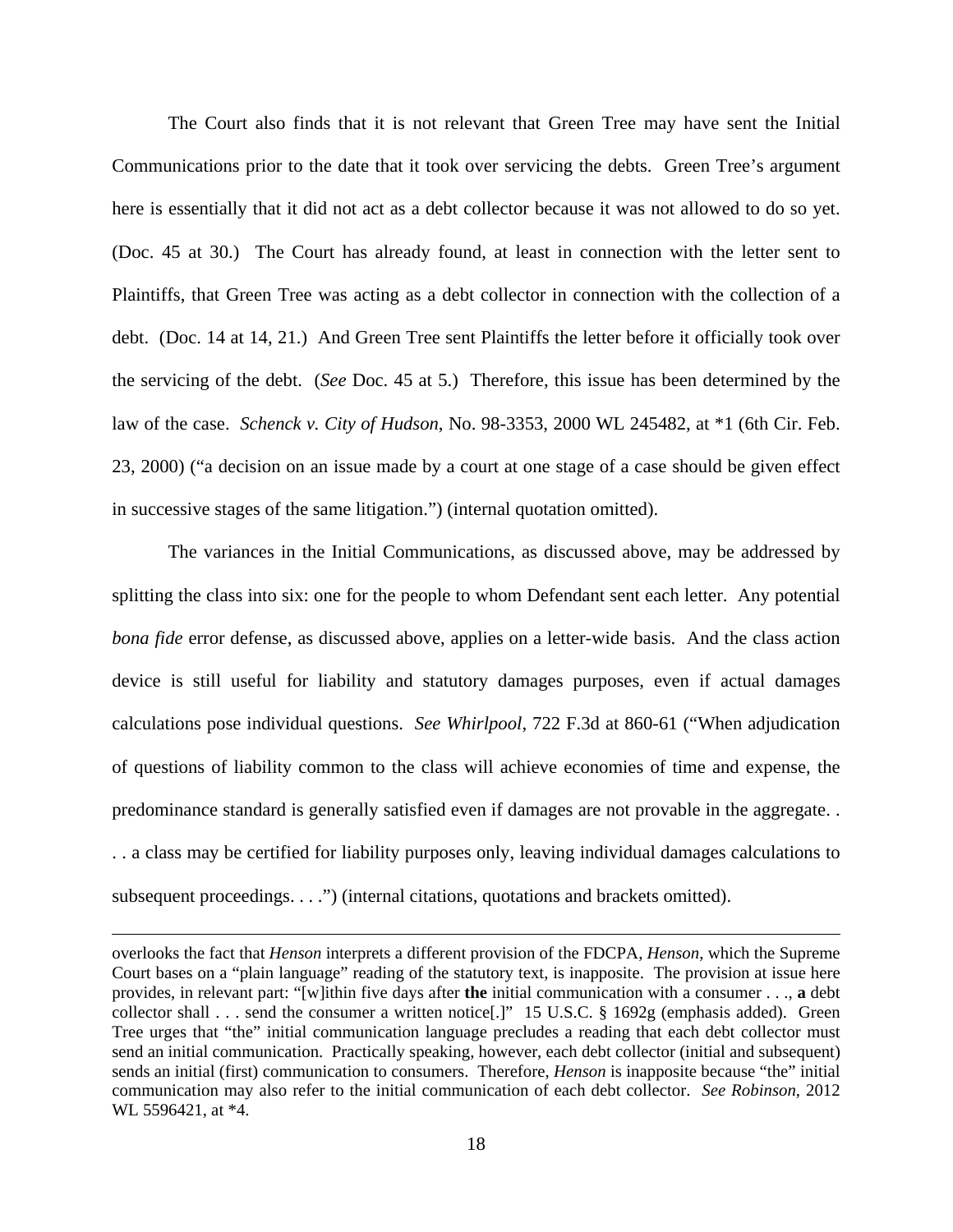In short, this case is "sufficiently cohesive to warrant adjudication by representation." *Whirlpool*, 722 F.3d at 859 (internal quotations omitted). *See also Macy*, 318 F.R.D. at 340 ("The question of whether GC Services violated the FDCPA by failing to include the in-writing requirement in the letters it sent to class members is common to all members and predominates over any individual questions.")

## *2. Superiority*

For a class to be certified, the class method must be "superior to other available methods for fairly and efficiently adjudicating the controversy." Fed. R. Civ. P. 23(b)(3). The alternative to adjudicating this case as a class action is for the Court to handle thousands, perhaps tens of thousands, of individual cases. The reality is that few individual plaintiffs would sue or receive any redress at all in individual actions. The Supreme Court has held that the purpose of class actions is "to overcome the problem that small recoveries do not provide the incentive for any individual to bring a solo action prosecuting his or her rights . . . by aggregating the relatively paltry potential recoveries into something worth someone's (usually an attorney's) labor." *Amchem Prods., Inc. v. Windsor*, 521 U.S. 591, 617 (1997). Therefore, "the fact that each class member may recover a seemingly paltry sum does not defeat the superiority element." *Macy*, 318 F.R.D. at 341–42. In this inquiry, it is also "proper for the court to consider the 'inability of the poor or uninformed to enforce their rights, and the improbability that large numbers of class members would possess the initiative to litigate individually.'" *Talbott v. GC Services Ltd. Partnership*, 191 F.R.D. 99, 106 (W.D. Va. 2000).

 The Court finds that the class device is superior in this case. Plaintiffs are unlikely to be willing or able to front litigation costs and subject themselves to the financial exposure inherent in litigation for the typically low payout in these types of cases. Plaintiffs with unusual damages and a penchant to do so may choose to opt out of the class.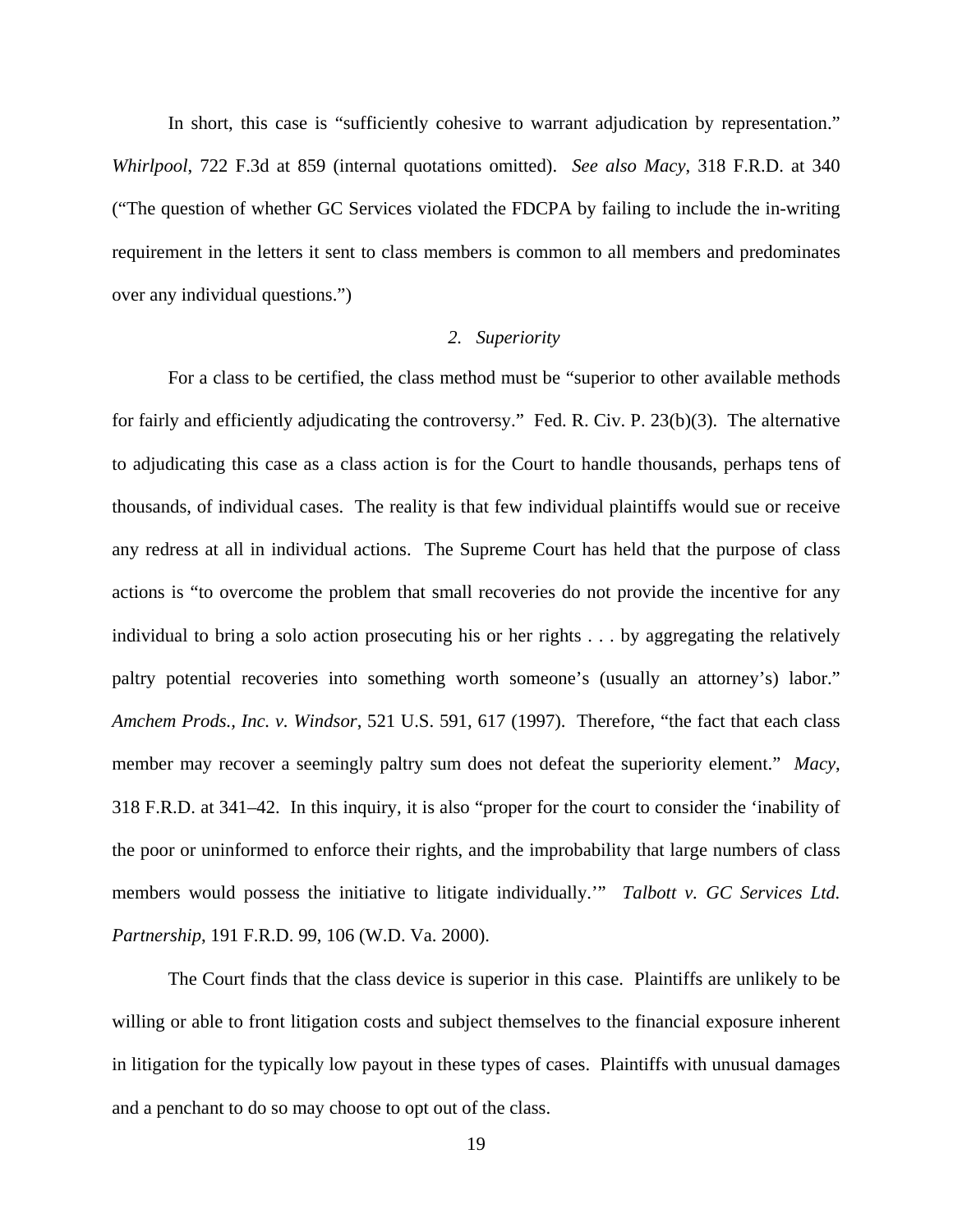#### **F. The Class Proposed by Plaintiffs is Ascertainable and not Fail-Safe**

Ascertainability and the inquiry into whether a class is fail-safe are both issues related to how Plaintiffs define the class. Some courts define a "fail-safe" in terms of the lack of ascertainability, although the two concepts have different standards. *See Zarichny v. Complete Payment Recovery Servs, Inc.*, 80 F. Supp. 3d 610, 625 (E.D. Penn. 2015) ("As one commentator explained, '[F]ail-safe classes [are] one category of classes failing to satisfy the ascertainability requirement'") (internal quotation omitted). Because the parties in this case divide the inquiry, the Court will divide it as well.

Though not an express requirement of Rule 23(a), "ascertainability goes to whether the class has been defined such that it encompasses an identifiable group." *Cerdant, Inc. v. DHL Express (USA), Inc.*, No. 2:08-cv-186, 2010 WL 3397501, \*5 (S.D. Ohio Aug. 25, 2010). For a class to be ascertainable, "the court must be able to resolve the question of whether class members are included or excluded from the class by reference to objective criteria." *Young*, 693 F.3d at 538. The Court need not deny class certification due to the need to review individual files. *Id.* at 540. Otherwise, "defendants against whom claims of wrongful conduct have been made could escape class-wide review due solely to the size of their businesses or the manner in which their business records were maintained." *Id.* (internal quotation omitted). Indeed, as the Sixth Circuit has held,

It is often the case that class action litigation grows out of systemic failures of administration, policy application, or records management that result in small monetary losses to large numbers of people. To allow that same systemic failure to defeat class certification would undermine the very purpose of class action remedies.

*Id.*

 Furthermore, a proposed class may not be "fail-safe," which means, "a class that cannot be defined until the case is resolved on its merits." *Young*, 693 F.3d at 538 (citing *Randleman v.*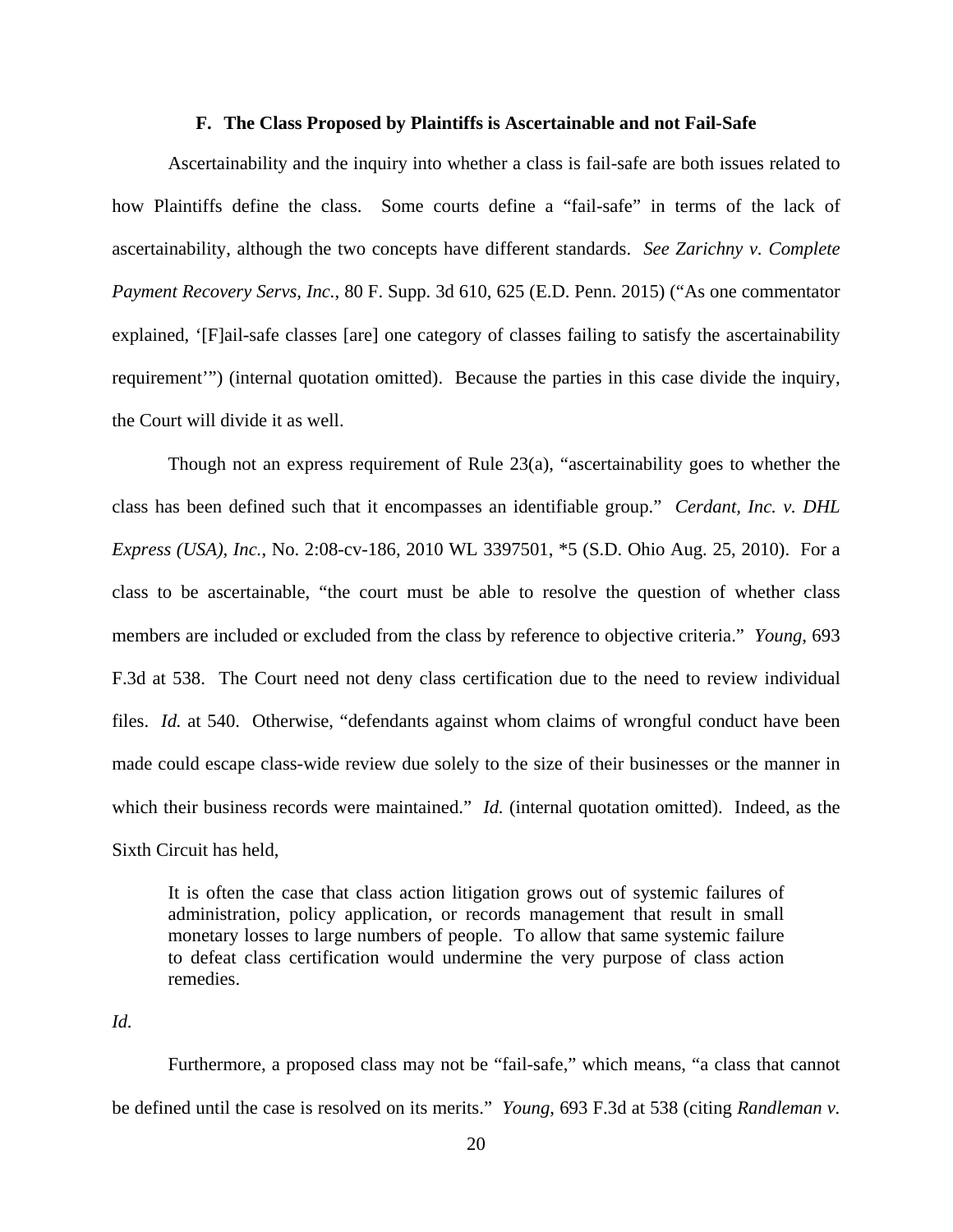*Fidelity Nat'l Title Ins. Co.,* 646 F.3d 347, 352 (6th Cir.2011) ("Either the class members win or, by virtue of losing, they are not in the class and, therefore, not bound by the judgment.")). A fail-safe class is prohibited "in large part because it would fail to provide the final resolution of the claims of *all* class members that is envisioned in class action litigation." *Id.*

 Defendant argues that the class is not ascertainable because "Plaintiffs fail to objectively define the putative class and the members of the class cannot be identified in an administratively feasible manner consistent with Rule 23." (Doc. 45 at 41.)<sup>10</sup> Defendant argues that, because their systems are imperfect and the account notes do not reflect communications *verbatim*, they could only determine which borrower received which Initial Communication "through a manual, file-by-file review of the 31,000 loans." (*Id.*) This file-by-file review requirement extends to whether class members' debts are consumer debts. (*Id.* at 42.) Defendant also argues that Plaintiffs did not identify which of its communications are "allegedly debt collection communications under the FDCPA, or why those notices are subject to the FDCPA." (*Id.* at 42.) Finally, it recycles arguments used earlier in its briefs, including that individual determination is required to eliminate potential classmembers: (a) who received their notice prior to the time Green Tree officially took over servicing the loans; (b) to whom Green Tree sent notices because of a "bona fide error;" and (c) for whom Green Tree was not the *first* debt collector, based on a legal argument that only the *initial transferee* of the debt is required to send the required validation notice. (*Id.* at 42-43.)

 Plaintiffs counter that objective criteria define the proposed class definition: all individuals to whom Defendant sent one of the six form letters during a certain time period. (Doc. 42 at 21.) Plaintiffs argue that "the Class (or Classes) are easily and objectively

 $\overline{a}$ 

 $10$  Defendant also suggests that it may be able to determine who is a consumer only by canvassing each debtor individually.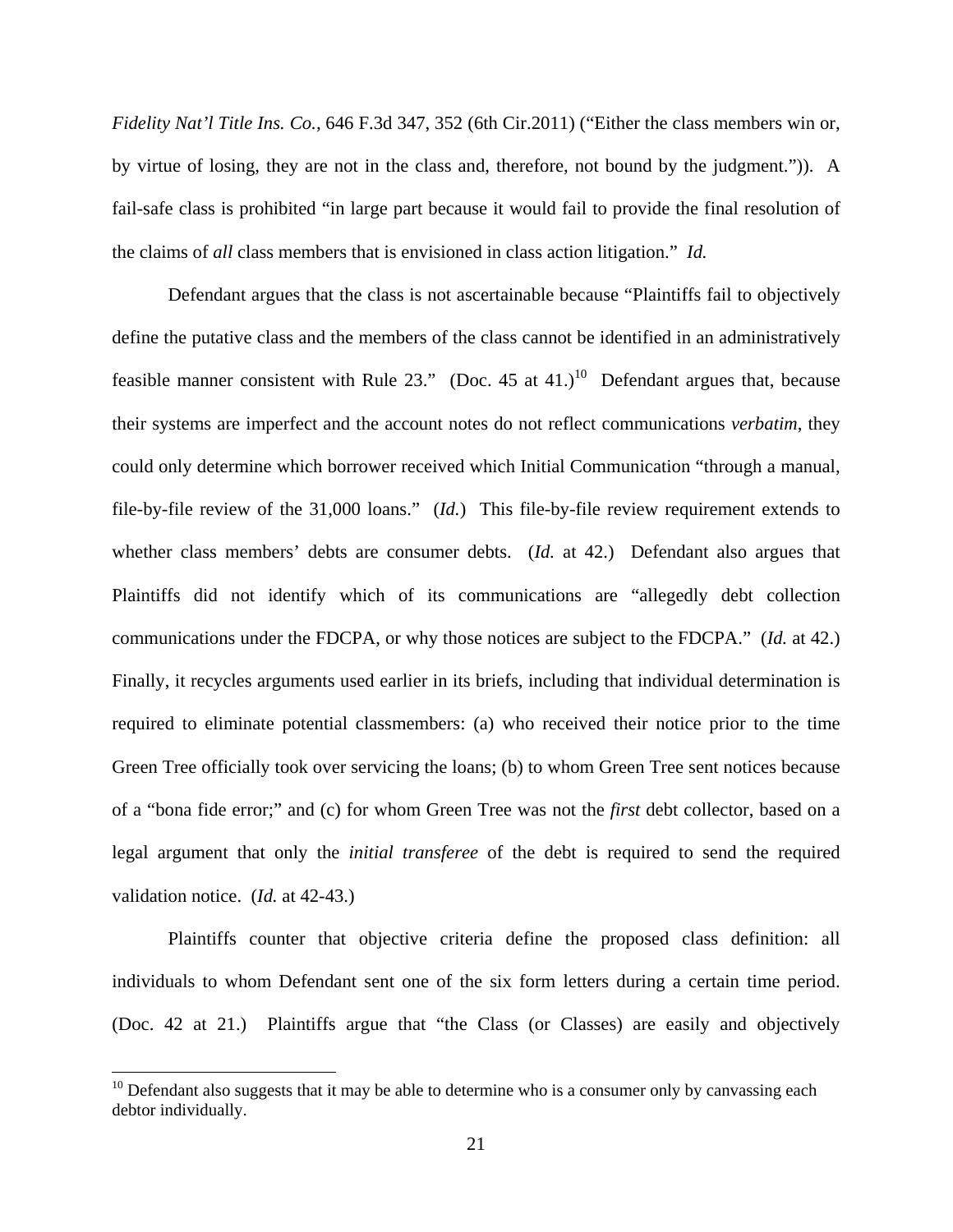determined" because "Defendant has already provided sufficient detail to fully and objectively identify each potential member. The burden imposed on Defendant to finish its identification is hardly enormous or unreasonable under the circumstances." (Doc. 49 at 24.) Plaintiffs attach Defendant's public filings with the SEC to show that Defendant services primarily "consumer" loans and that the number of commercial loans involved is likely to be very small. (Doc. 49-1 ("We are a diversified mortgage banking firm focused primarily on servicing and originating residential loans.").)

 Plaintiffs have proposed a class that is ascertainable by reference to objective factors, because class membership is determined by two objective factors: (1) whether Defendant sent one of six letters to Plaintiffs;<sup>11</sup> and (2) whether Defendant did so in a certain time frame. Defendant has shown that they possess the information necessary to answer these questions, although Defendant has not offered a more efficient method of obtaining it other than a manual review of its 31,000 files. (Doc. 45 at 42.)

 Defendant's arguments to the contrary are unavailing. First, with regard to the additional letters, the Court has already reviewed the letter sent to Plaintiffs; the fact that the Court must review five remaining letters for whether they share attributes with the letter sent to Plaintiffs simply points to the Court certifying six subclasses rather than one class. *See* Fed. R. Civ. P.  $23(c)(5)$ .

Whether the debts held by proposed class members are covered by the FDCPA because they are "primarily for personal, family, or household purposes" under 15 U.S.C. § 1692a(5) poses a more challenging, but not insurmountable, question. Defendant is in the best position to understand the nature of the loans it services. Despite invitations to do so in its briefing and at

<u>.</u>

 $11$  Defendant does not argue that the class is not ascertainable because it is based on letters "sent" rather than "received." Regardless, liability does not depend on actual receipt of a letter alleged to violate the FDCPA. *See Herrera v. LCS Fin. Servs. Corp.*, 274 F.R.D. 666, 676 (N.D. Cal. 2011).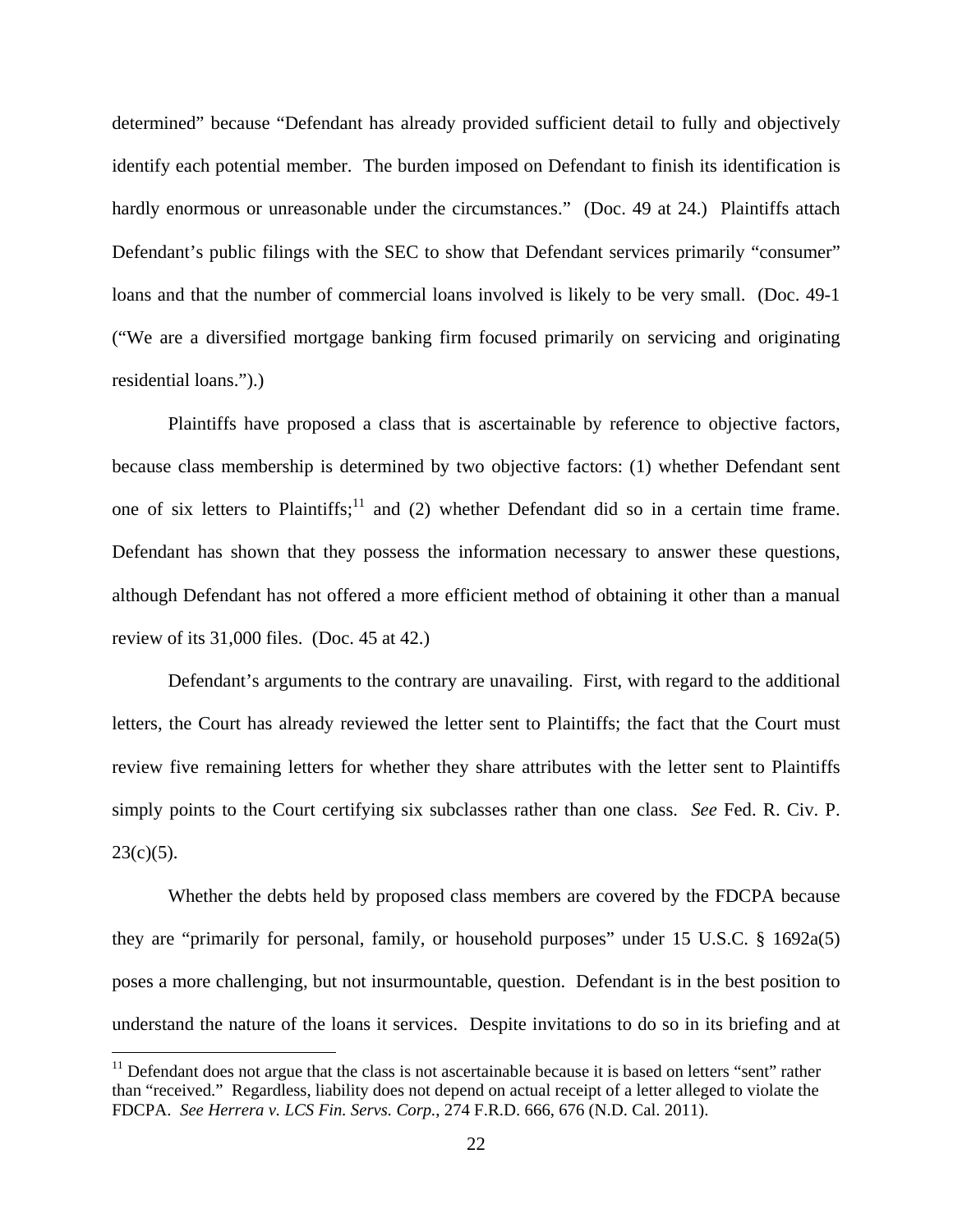oral argument, Defendant has not rebutted Plaintiffs' assertion, using Defendant's own public filings, that the vast majority of the loans they handle are "consumer" loans that fall under the FDCPA, although not all residential loans are consumer loans. It does not matter, for the purposes of ascertainability, if the class includes a small number of non-consumer loans that fall outside the FDCPA. *Rikos v. Procter & Gamble Co.*, 799 F.3d 497, 526 (6th Cir. 2015) (affirming ascertainability determination for a class that required "substantial review" to determine, and despite the fact that the class could not be determined with "perfect" accuracy); *Young*, 693 F.3d at 540-41 (same). Finally, "if there is genuine confusion over [the purpose of the loan], class members can be asked a single question to determine whether they are entitled to relief." *Herrera v. LCS Fin. Servs. Corp.*, 274 F.R.D. 666 (N.D. Cal. 2011) (brackets in original).<sup>12</sup> This single, "limited, straightforward factual determination<sup>[]"</sup> would not defeat ascertainability. *See id.* at 677.<sup>13</sup>

Defendant's final argument on ascertainability actually illustrates why the proposed class is *not* a proscribed "fail-safe" class, meaning it does not "include[] only those who are *entitled* to relief." *Young*, 693 F.3d at 538 (emphasis in original). Defendant argues that individual determination is required to eliminate potential classmembers: (a) who received their notice prior to the time Green Tree officially took over servicing the loans; (b) to whom Green Tree sent notices because of a "bona fide error;" and (c) for whom Green Tree was not the *first* debt

 $\overline{a}$ 

 $12$  Relatedly, other Courts have found that loan applications containing a "primary residence" box "are an adequate means of distinguishing between commercial and residential loans for the purpose of certifying a class." *Herrera*, 274 F.R.D. at 674. The Court does not have the information necessary to evaluate whether the loan applications in this case have such a box.

<sup>13</sup> At oral argument, defense counsel cited *Stewart v. Cheek & Zeehandelar, LLP*, 252 F.R.D. 387 (2008) to argue that an individualized "consumer" determination defeats ascertainability. *Stewart* is inapposite because the individualized question required in *Stewart* was dramatically more complicated than that here. *Stewart*, 252 F.R.D. at 396 (question was whether putative classmembers had one or more categories of property sought to be attached but was "exempt" from attachment).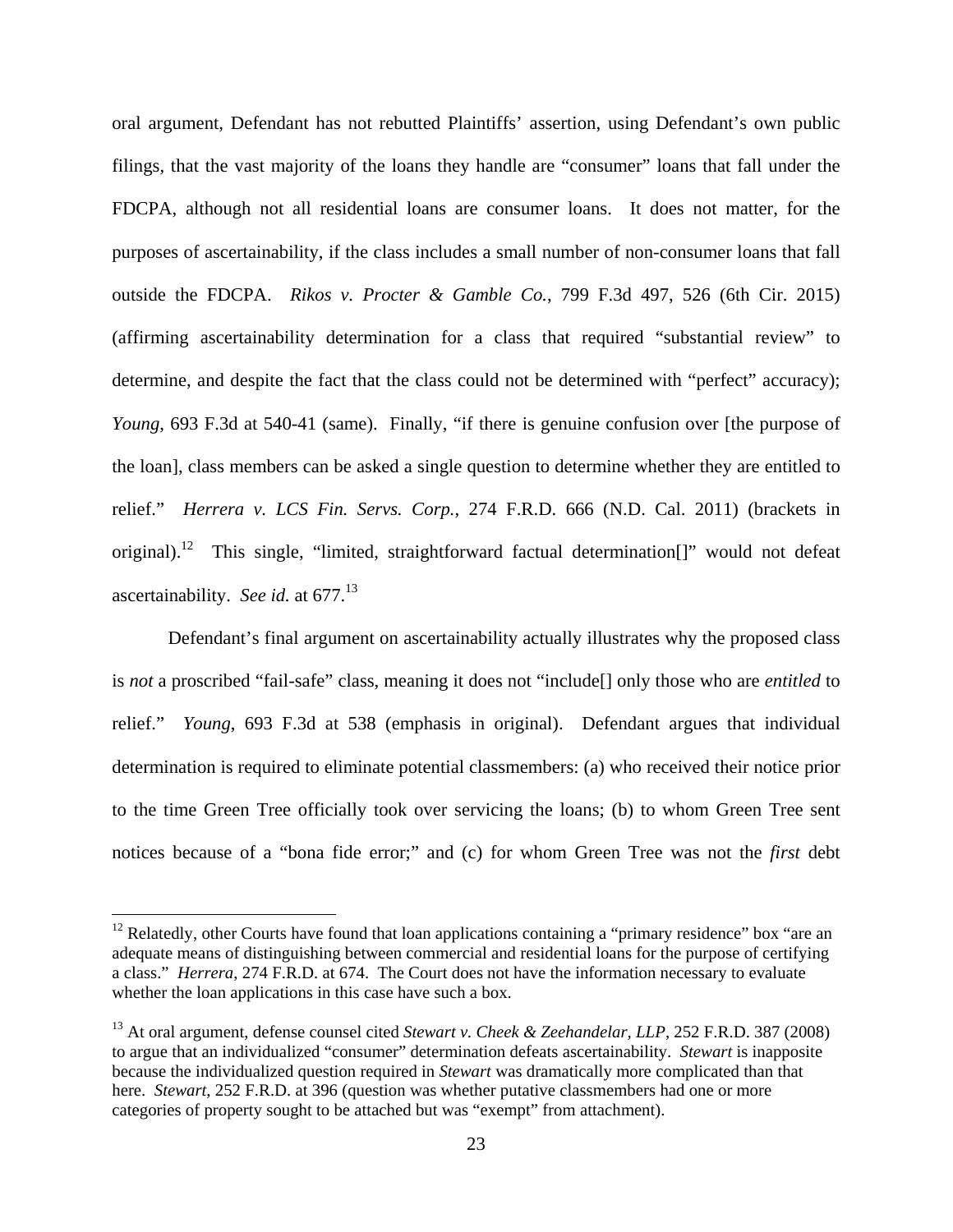collector. (Doc. 45 at 42-43.) These issues do not arise in the definition of the class, however, which is much simpler. *Cf. Cox v. Sherman Capital LLC*, No. 1:12-cv-1654, 2016 WL 274877, at \*5 (S.D. Ind. Jan. 22, 2016) ("Each of the proposed [FDCPA] sub-classes includes the language of a valid claim in its definition" and is thus fail-safe.) Rather, they are arguments on the merits of the case, and as such illustrate that the class is not defined so as to include only those "*entitled* to relief." *Young*, 693 F.3d at 538. ("Defendants' other argument—that they are not ultimately liable for many of the class members, even if they were incorrectly charged proves the point. This is not a proscribed fail-safe class.").

Defendant also argues that the class definition in Plaintiffs' complaint includes: (a) "consumers" who (b) "were in default or being treated as in default at the time of the transfer of the loan servicing to Green Tree" who (c) "received an initial communication from Green Tree in the same form and nature as the Transfer Notice that lacked the 30 day Validation Notice allegedly required by 15 U.S.C.  $\S$  1692g(a)(3)" which is (d) a "debt collection communication" under the FDCPA. (Doc. 45 at 39-40.) If the Court were to determine each of these criteria in connection with defining the class, Defendant argues, the class would be fail-safe. As Plaintiffs' reply points out, however, the class proposed by their motion for class certification actually contains none of these requirements. (Doc. 49 at 22.) Rather, "one is a member of the Class (or Classes) only if they were sent a letter." (*Id.* at 23.) *See Eager v. Credit Bureau Collection Servs, Inc*., 2014 WL 3534949, at \*4 (W.D. Mich. July 16, 2014) ("the class definition put forth in the complaint is often a working definition, . . . [and] might be tweaked as the pre-certification discovery process sheds light on the contours of the potential class.") (internal quotation omitted).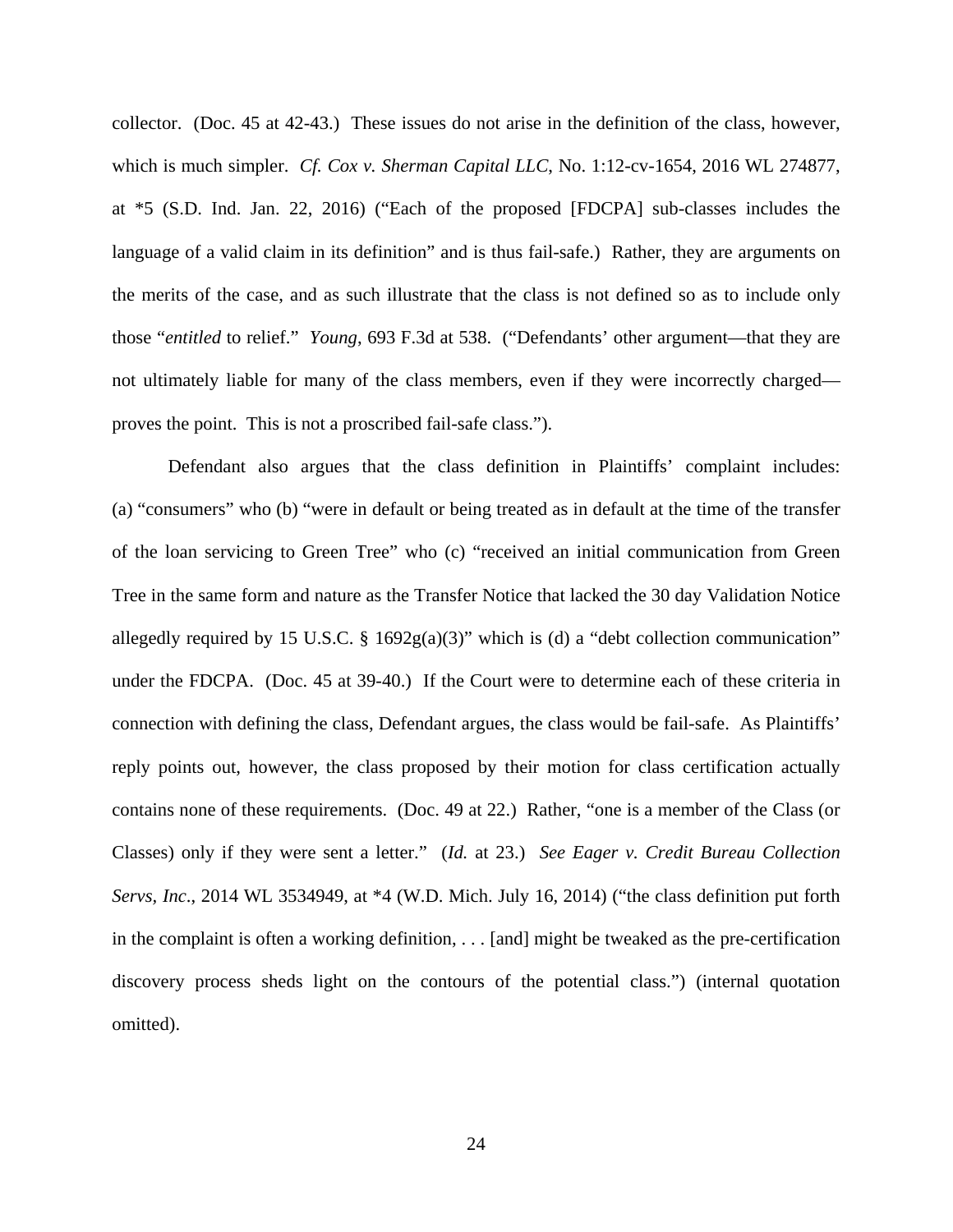Plaintiffs have met the requirement of ascertainability, and the proposed class is not failsafe.

# **V. CONCLUSION**

For the reasons stated above, the Court **GRANTS** Plaintiffs' Motion to Certify Class, with the following modifications: (1) the Court grants certification of six subclasses, rather than one class, based on the classmembers to whom Defendant sent each letter Plaintiffs allege to violate the FDCPA by omitting the Validation Notice; and (2) the Court grants certification for the purposes of liability and statutory damages (as opposed to actual damages and emotional distress) only. Accordingly, the six subclasses are certified, for the purposes of liability and statutory damages only, as follows:

All persons who were sent by Defendant Green Tree Servicing, LLC, from June 3, 2014 to present, the letter in the form of the exemplar attached to Plaintiffs' Motion to Certify Class as Exhibit 4

All persons who were sent by Defendant Green Tree Servicing, LLC, from June 3, 2014 to present, the letter in the form of the exemplar attached to Plaintiffs' Motion to Certify Class as Exhibit 5

All persons who were sent by Defendant Green Tree Servicing, LLC, from June 3, 2014 to present, the letter in the form of the exemplar attached to Plaintiffs' Motion to Certify Class as Exhibit 6

All persons who were sent by Defendant Green Tree Servicing, LLC, from June 3, 2014 to present, the letter in the form of the exemplar attached to Plaintiffs' Motion to Certify Class as Exhibit 7

All persons who were sent by Defendant Green Tree Servicing, LLC, from June 3, 2014 to present, the letter in the form of the exemplar attached to Plaintiffs' Motion to Certify Class as Exhibit 8

All persons who were sent by Defendant Green Tree Servicing, LLC, from June 3, 2014 to present, the letter in the form of the exemplar attached to Plaintiffs' Motion to Certify Class as Exhibit 9